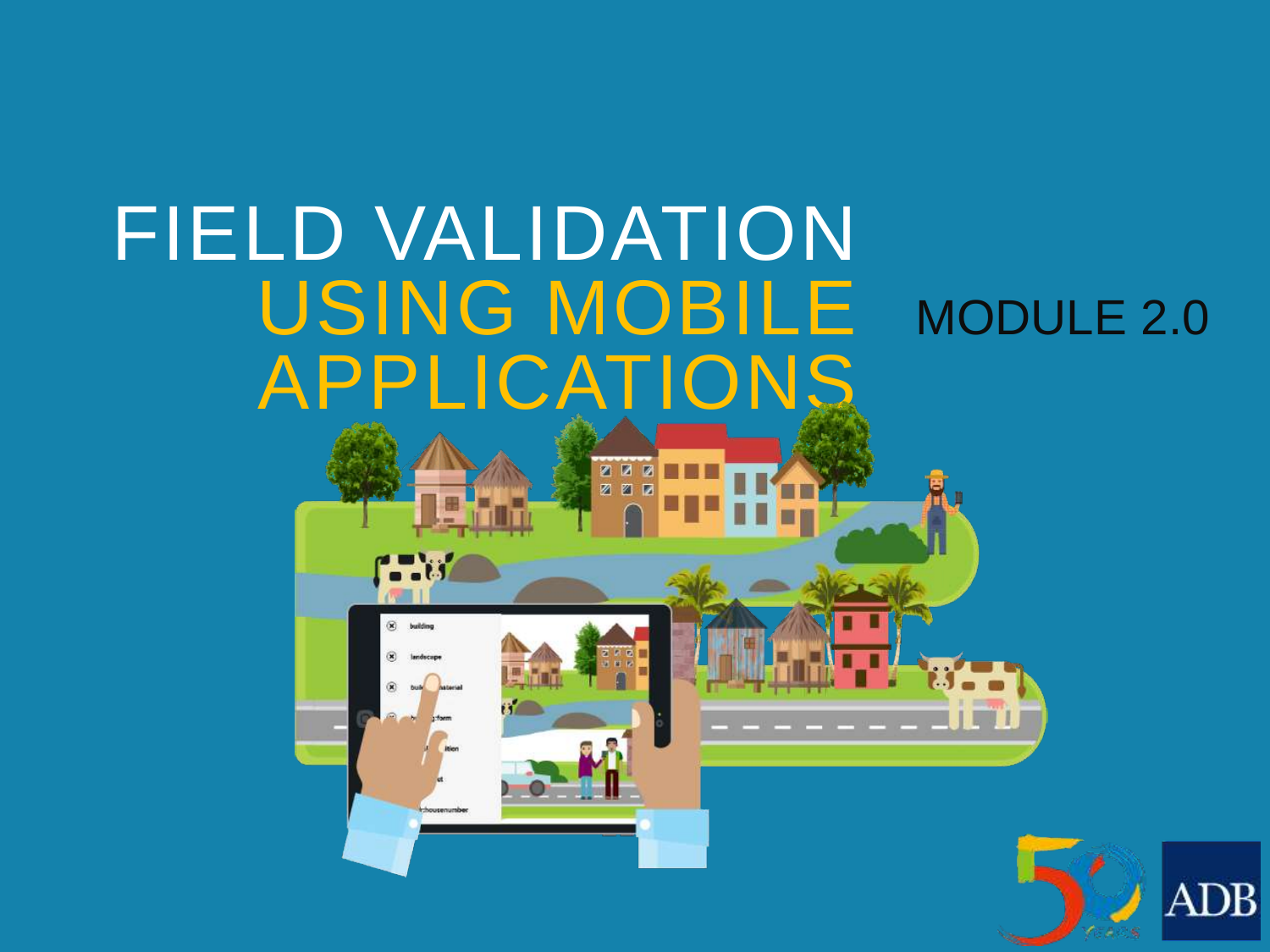# SESSION OUTLINE



- **1.1** Introduction to Field Validation
- **1.2** Using the mobile application
- **1.3** Keys and Tags
- **1.4** A guide to mapping
- **1.5** Changeset Comments
- **1.6** Adding attributes exercise
- **1.7** In the field
- **1.8** Check the uploads

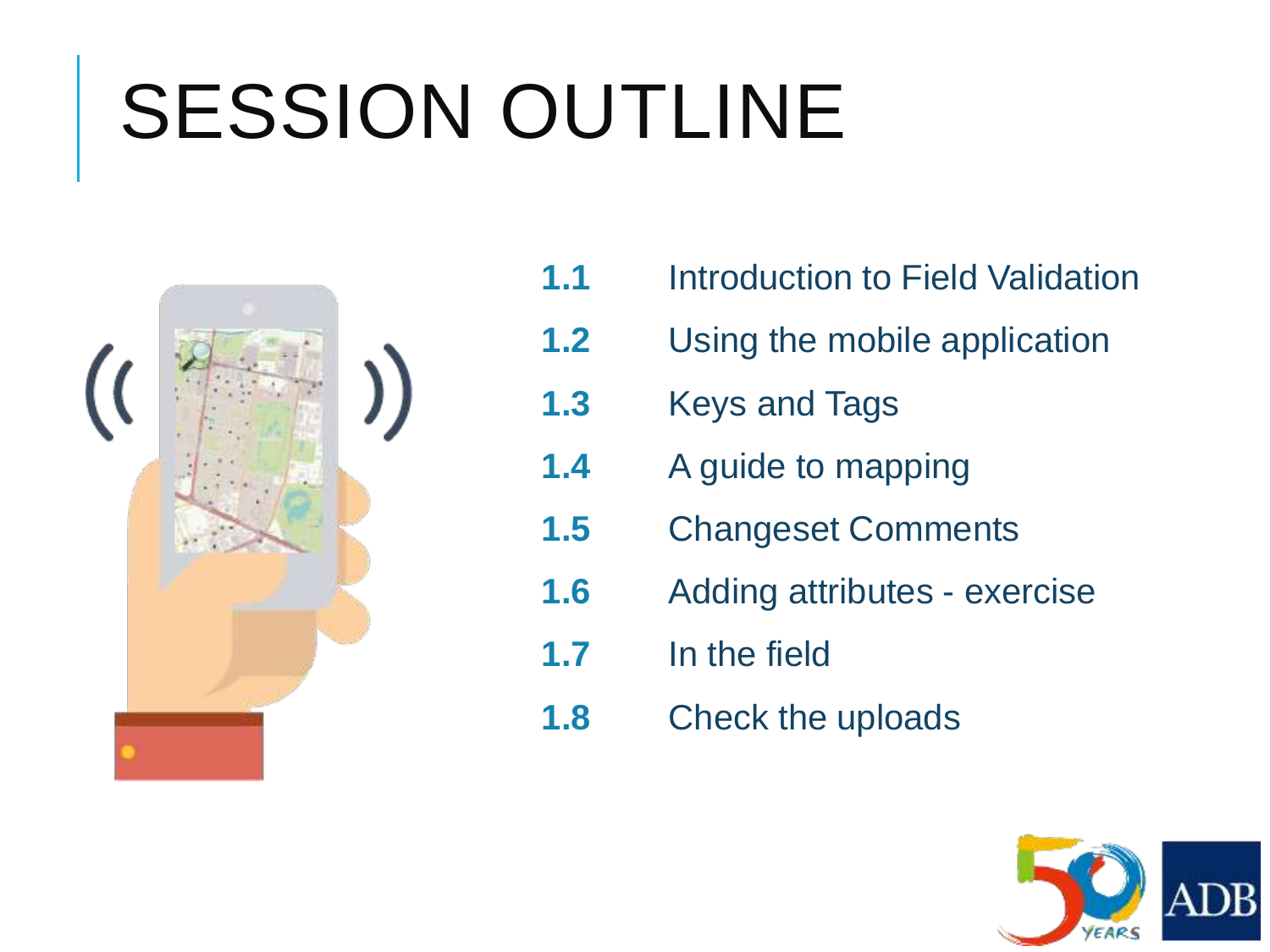

Field validation exercise is only possible when the area of interest has been mapped on OSM map.

Please see Module 1 if you have not gone through the module already.



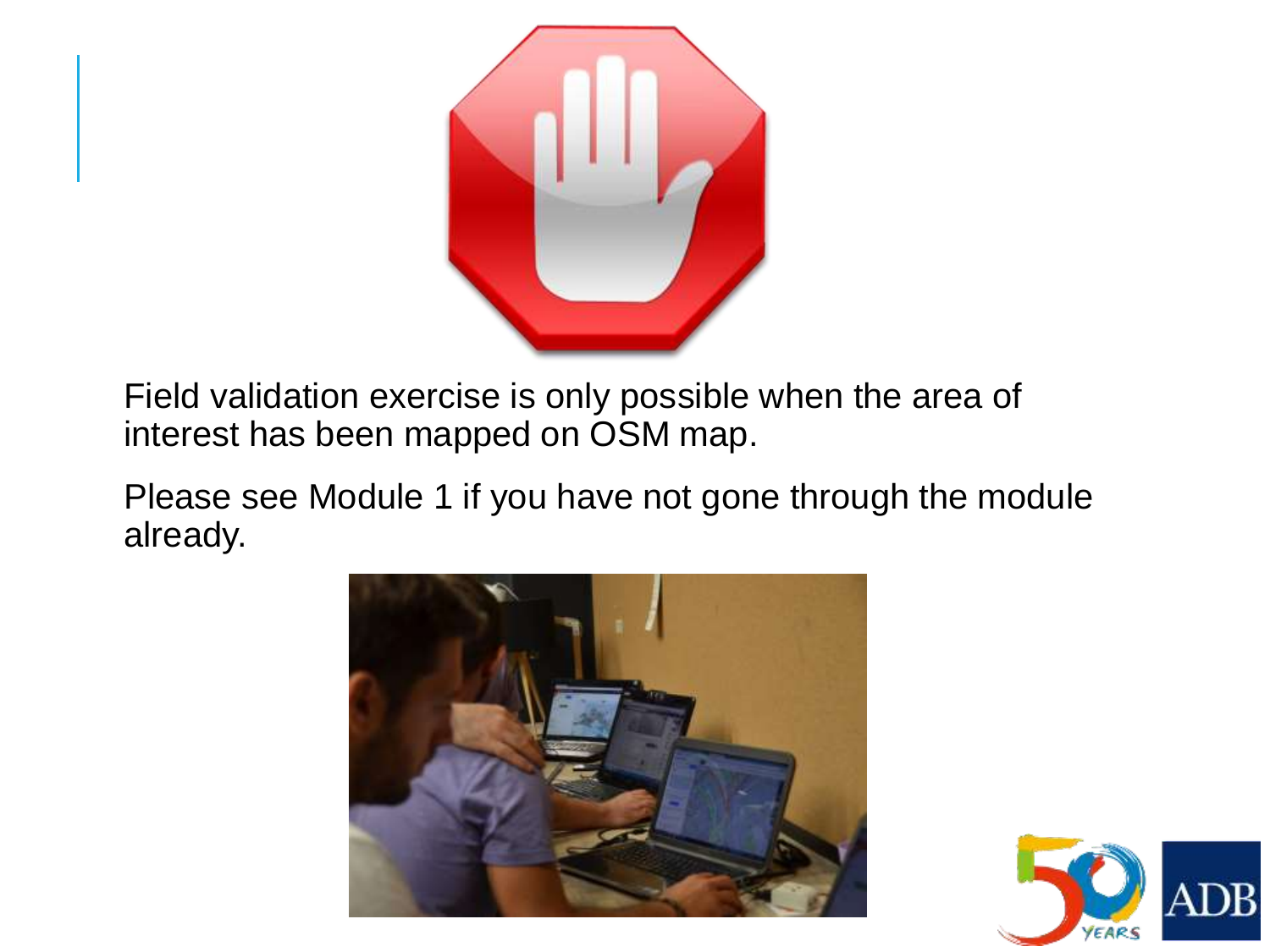# FIELD VALIDATION

Once the area has been mapped on OpenStreetMap, field validation can start. Using a mobile applications to collect building and infrastructure level attribute data is an innovative way to efficiently collect, store and view data.



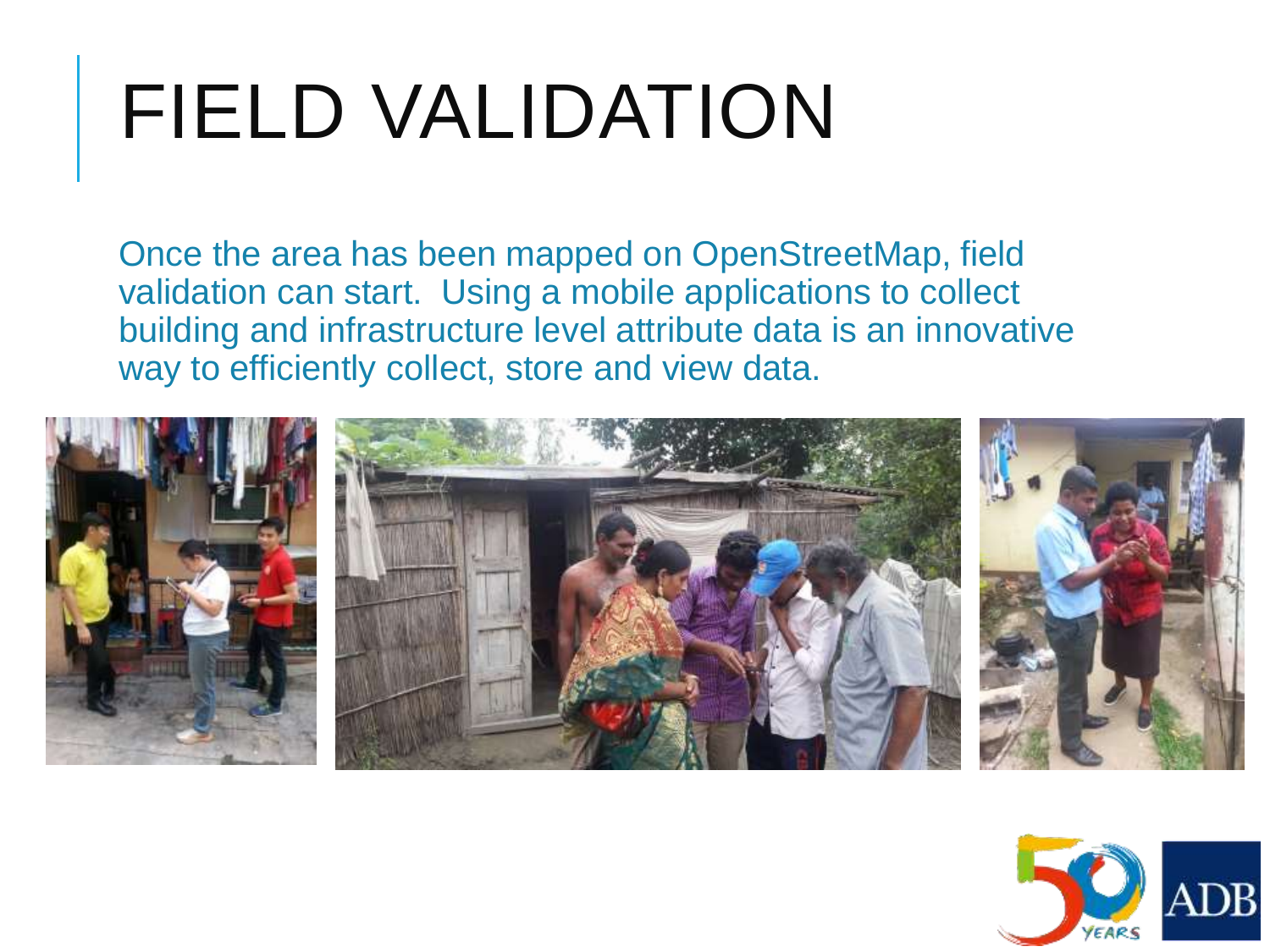# WHY FIELD VALIDATION IS IMPORTANT

**Field validation is used to create an exposure database which** allows the community to prepare for hazards and disasters

Enables local governments to quantify vulnerable and at risk buildings and locations



Which building is more vulnerable to cyclones?

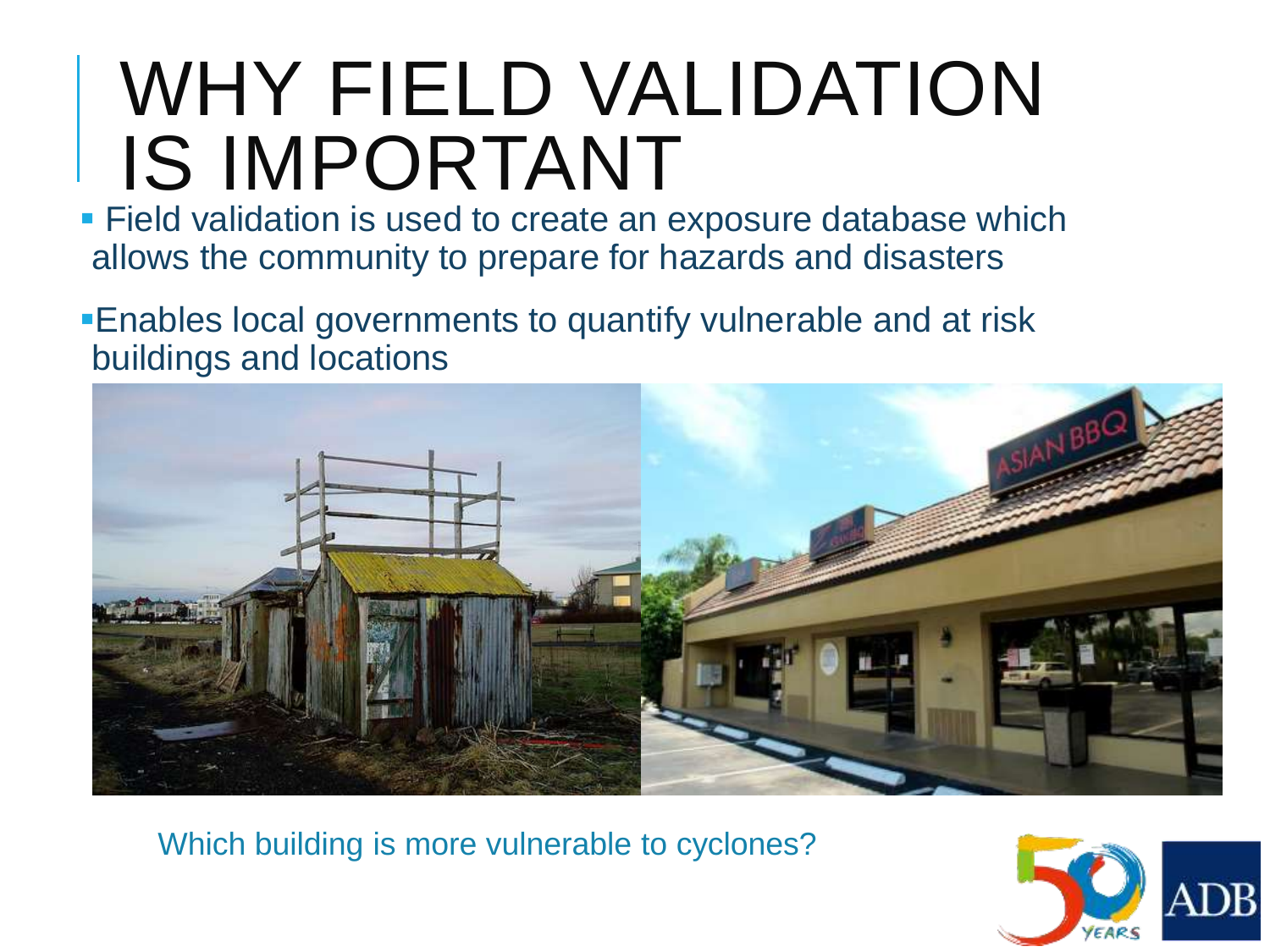Field mapping is important – as imagery doesn't show all the details, for example looking at the satellite imagery below it is not apparent that the buildings are houses made of thatch and metal sheets. This information needs to be collected in the field

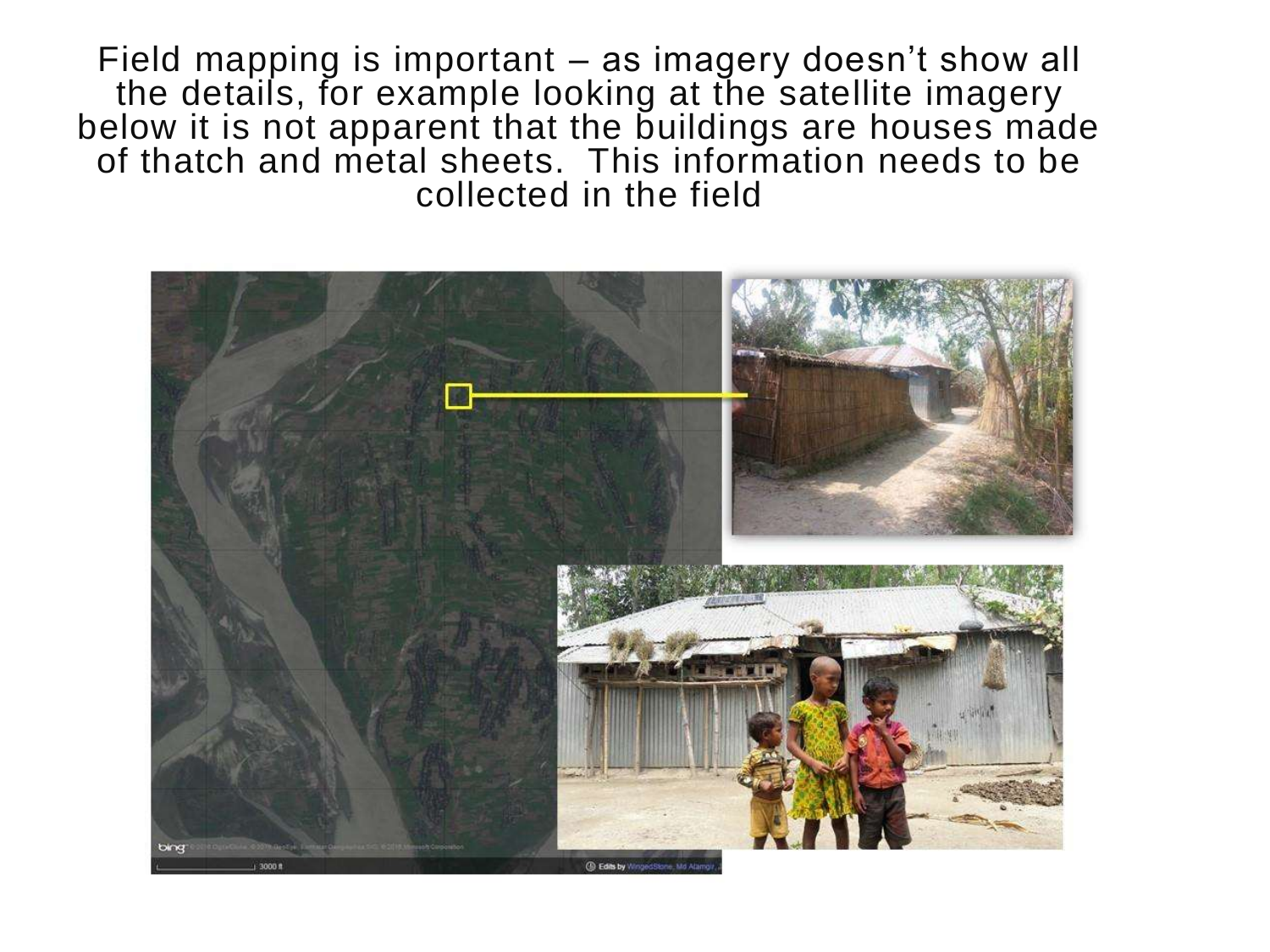# CHOOSE A MOBILE APPLICATION

This module was created using observations made and experiences in project implementation. During the implementation the mobile application geoMaptool was used.

http://geothings.tw/en/products/geomapto ol/.

However other mobile applications exist to assist you for field validation. Research the mobile applications available and select the one that fits your implementation the best.

**■** At the time of module development only one similar application was developed. OpenMapKit, find information about the application here <http://openmapkit.org/>

**QKobo Toolbox also has similar features.** http://www.kobotoolbox.org/





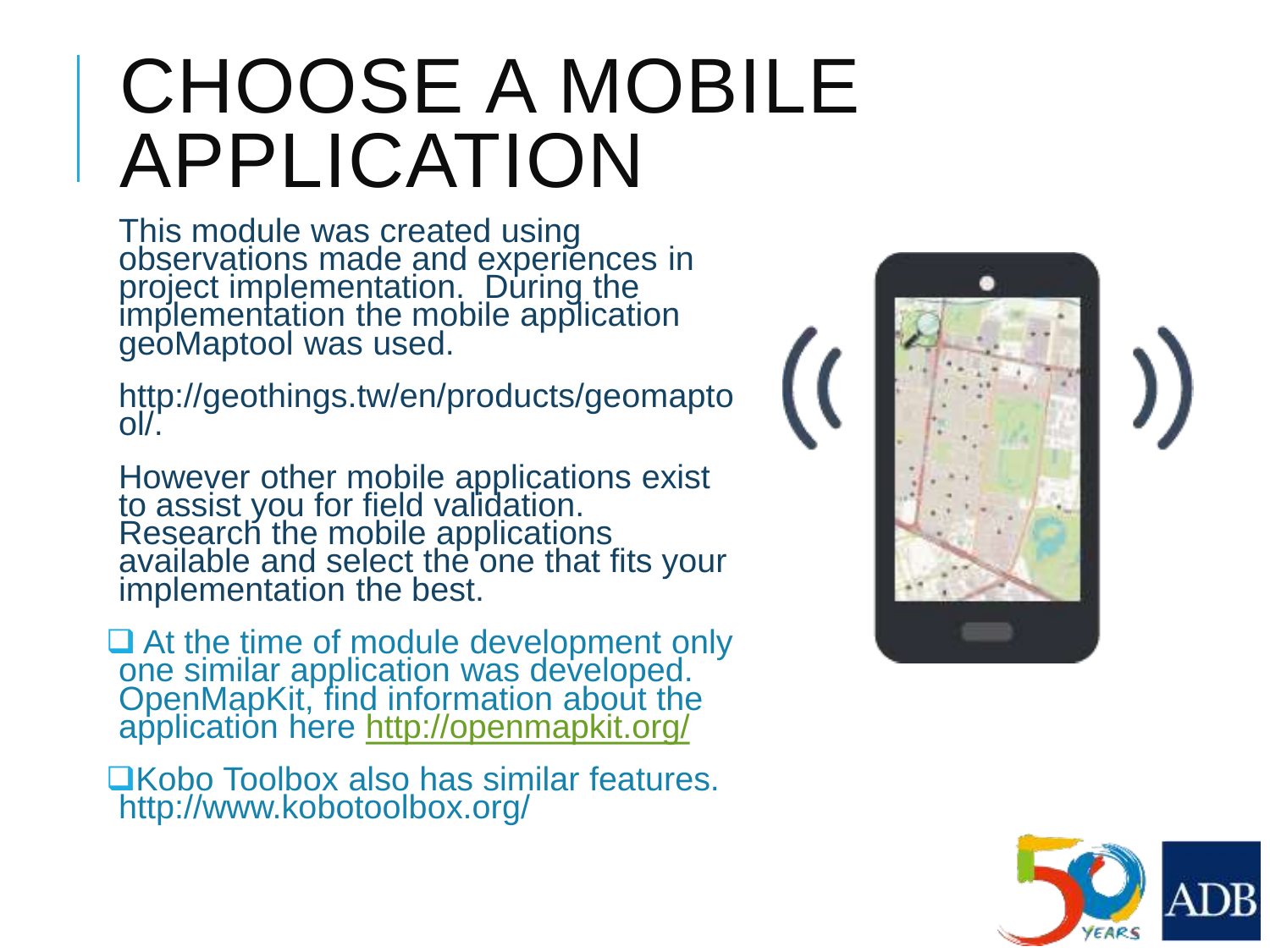## IMPORTANT NOTES ON FIELD VALIDATION

The following information will help you determine the best mobile application for your implementation that allows you to meet the criteria for field validation under this strengthening resiliency training course.

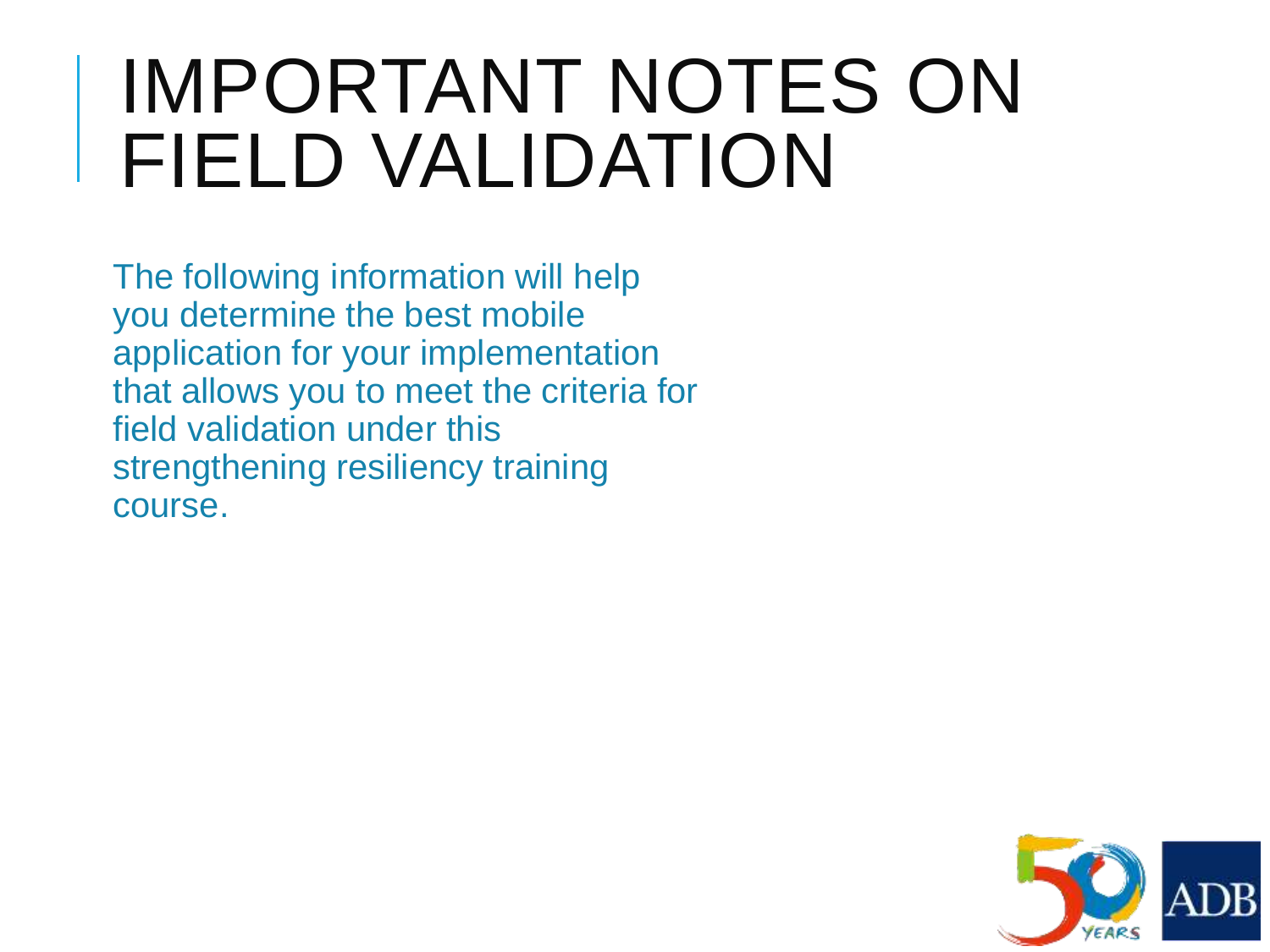### WHAT ARE WE VALIDATING? CRITICAL INFRASTRUCTURE

**To build the exposure database, you need to add attributes to critical infrastructure.** 

Examples of critical infrastructure is:

Buildings

**-Bridges** 

Road

Pipe lines

Foot/cycle path (evacuation route: yes/no)

Open space and parks



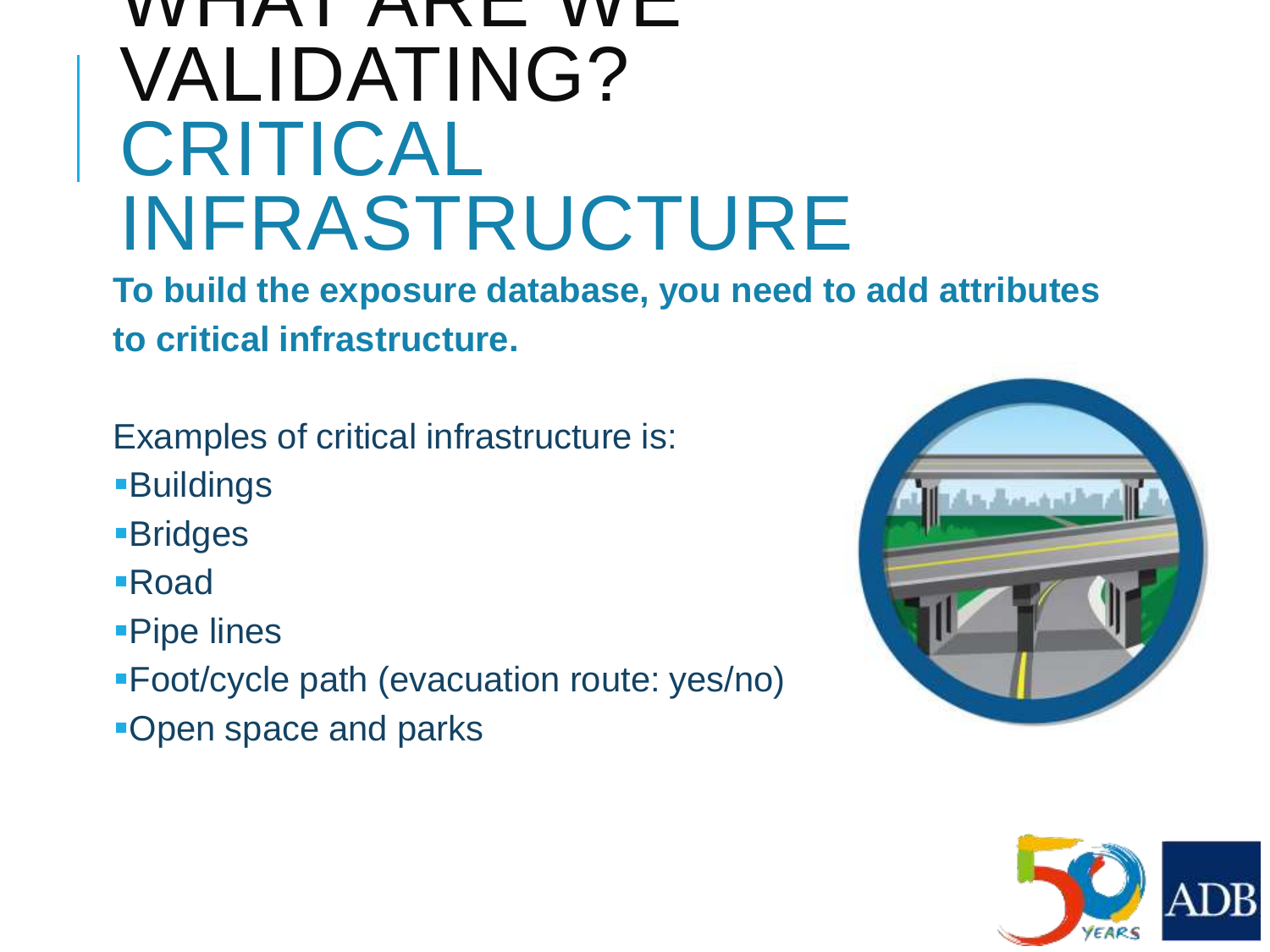# ADDING ATTRIBUTES: BUILDING TYPE

#### **Building type** should be record, examples include**:**

#### **Commercia**l (key)

 Options: Hotel, hospital (private), school (private), shopping mall, general, airport, restaurant  $\rightarrow$  (value)

#### **Industrial**

 Options: Warehouse, chemical/food processing, sewage treatment, general

#### **Public**

 Options: Townhall, community center, place of worship, school, hospital, police station, firehall, shelter, park, open space, playground

#### **Residential**

**• Options: house** 

#### **Infrastructure**

**- Options: substation, power** 

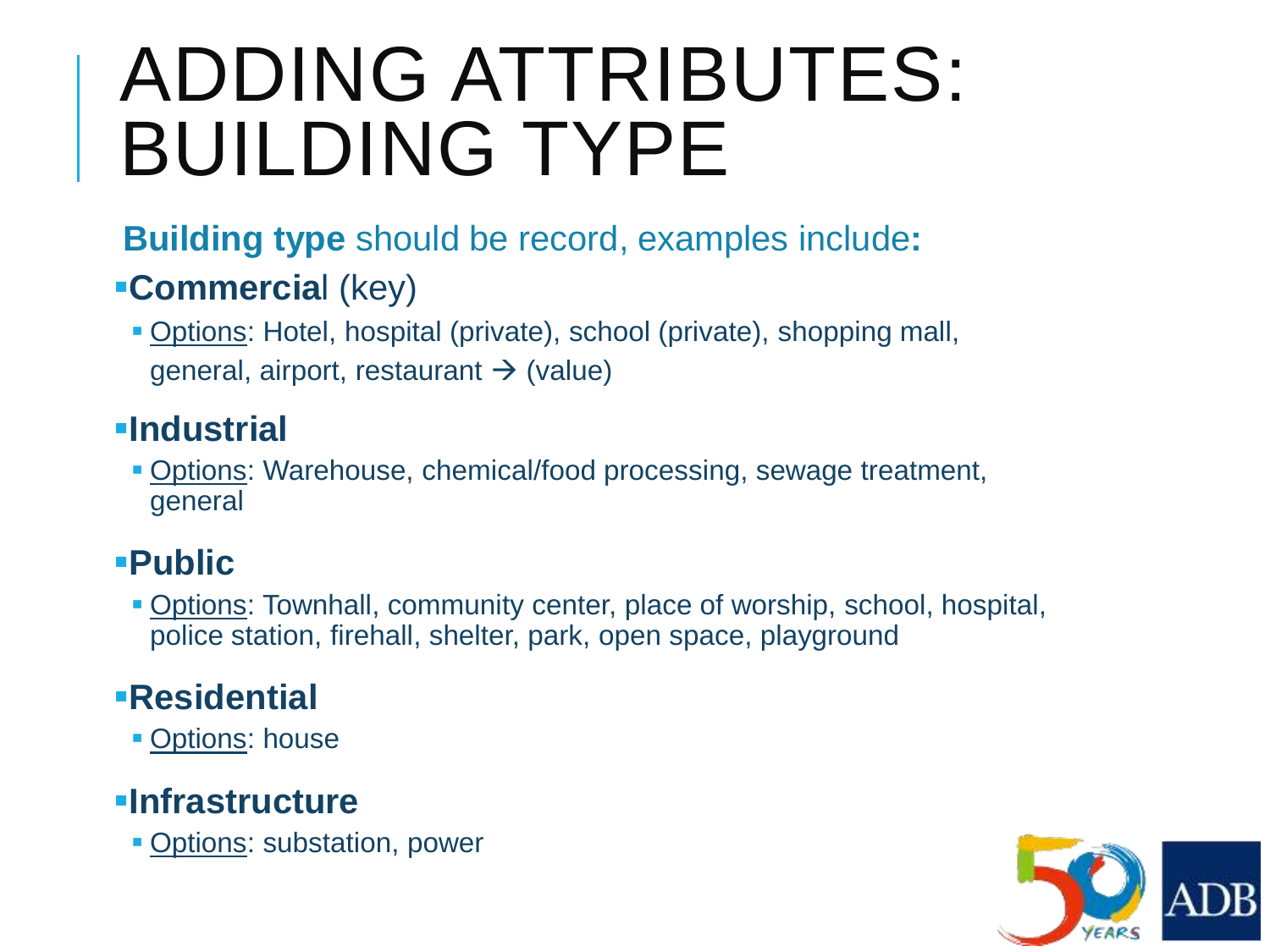# ADDING ATTRIBUTES : BUILDING MATERIAL

#### Example list:

- Wood/bamboo
- **Nood/masonry**
- **Steal**
- **Concrete**
- **Mud**
- **Masonry/brick**
- **CI** sheet
- **Custom**



#### **Roof material**

- **-Thatch**
- ■Tile
- Metal sheet
- Concrete
- Custom

#### **Visual condition**

- Poor
- ■Fair
- Good

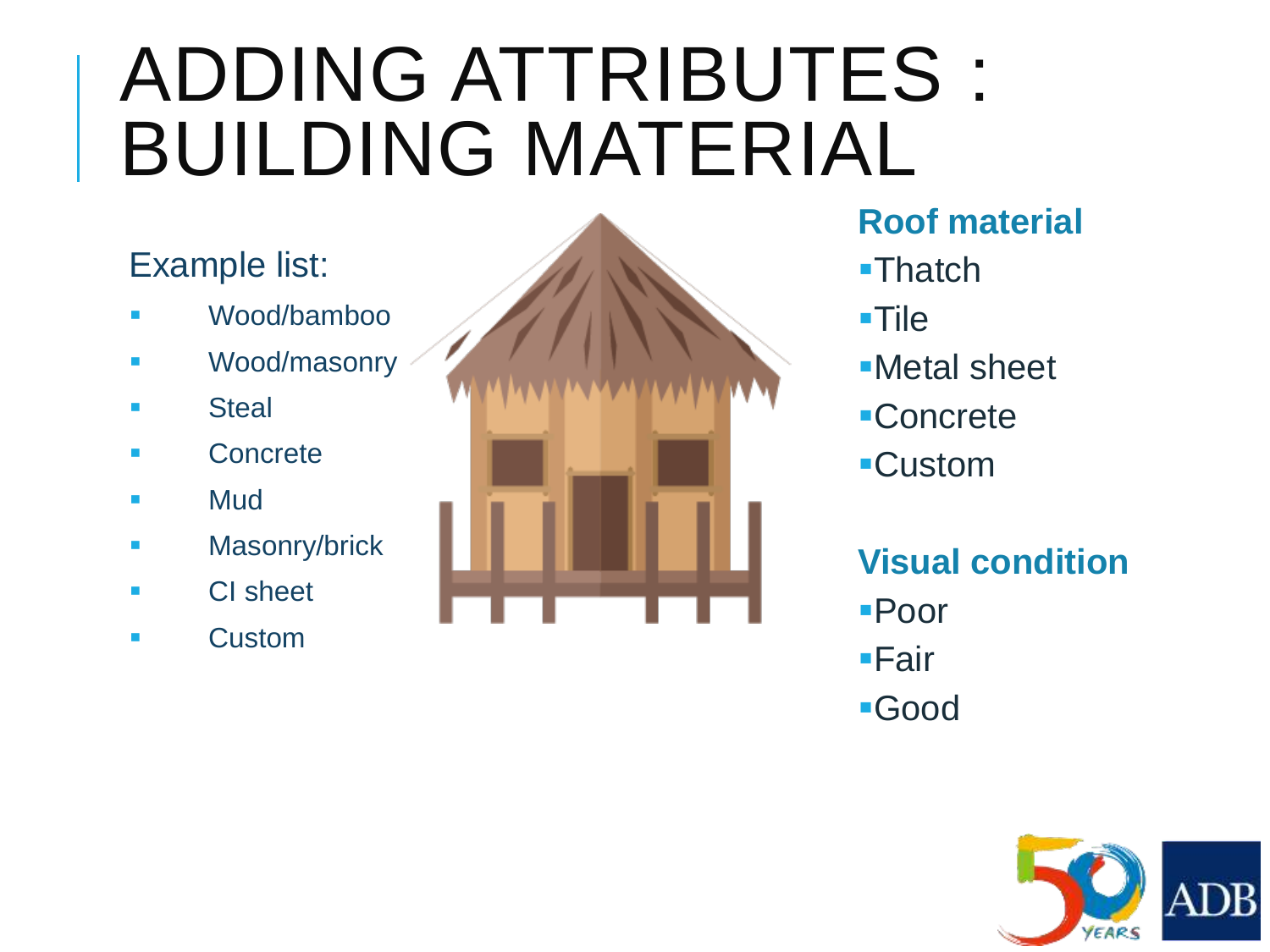# ADDING ATTRIBUTES: **OTHERS**

#### **Building type**

- **Permanent**
- **Semi-permanent**
- **Non-permanent**
- **Custom**

#### **Landuse**

- **Mountain**
- $\blacksquare$  Flat
- Coastal
- **Custom**

#### **Basement?**

- Yes
	- No

#### **Building Form**

- T-shaped
- **L-shaped**
- **Nulti-projected**
- **Box**
- **Rectangular**
- **n** Other
- **Custom**

#### **Building levels**

- $-1$
- ■2
- ■3 or more levels

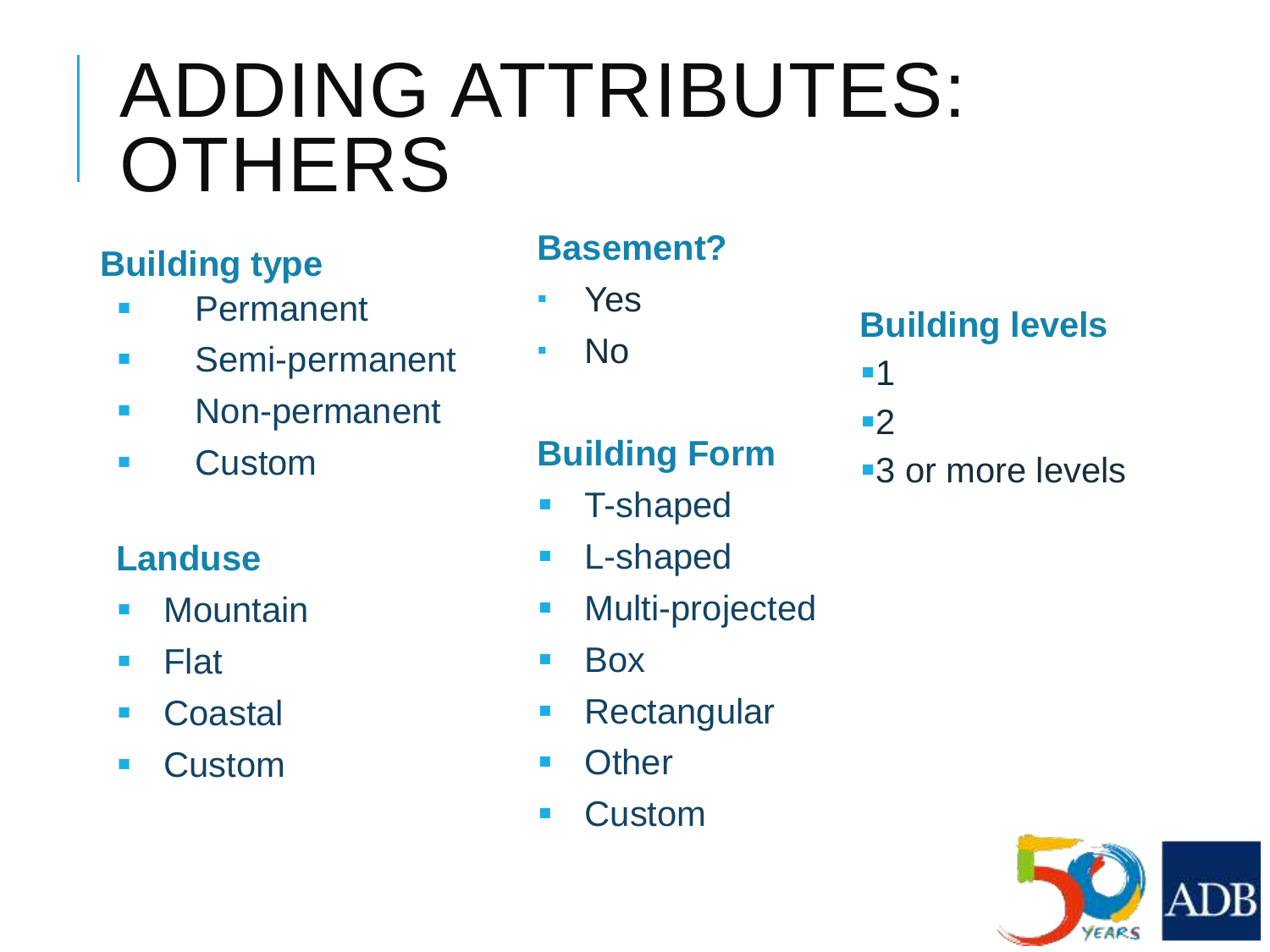## ADDING ATTRIBUTES: BUILDING ADDRESS

#### Addr:street (street name)

 $\overline{\phantom{a}}$  , where  $\overline{\phantom{a}}$ 

 $\overline{\phantom{a}}$  , where  $\overline{\phantom{a}}$ 

**Building levels**

 $-1$ 

■2

Addr:housenumber (street number)

■3 or more levels

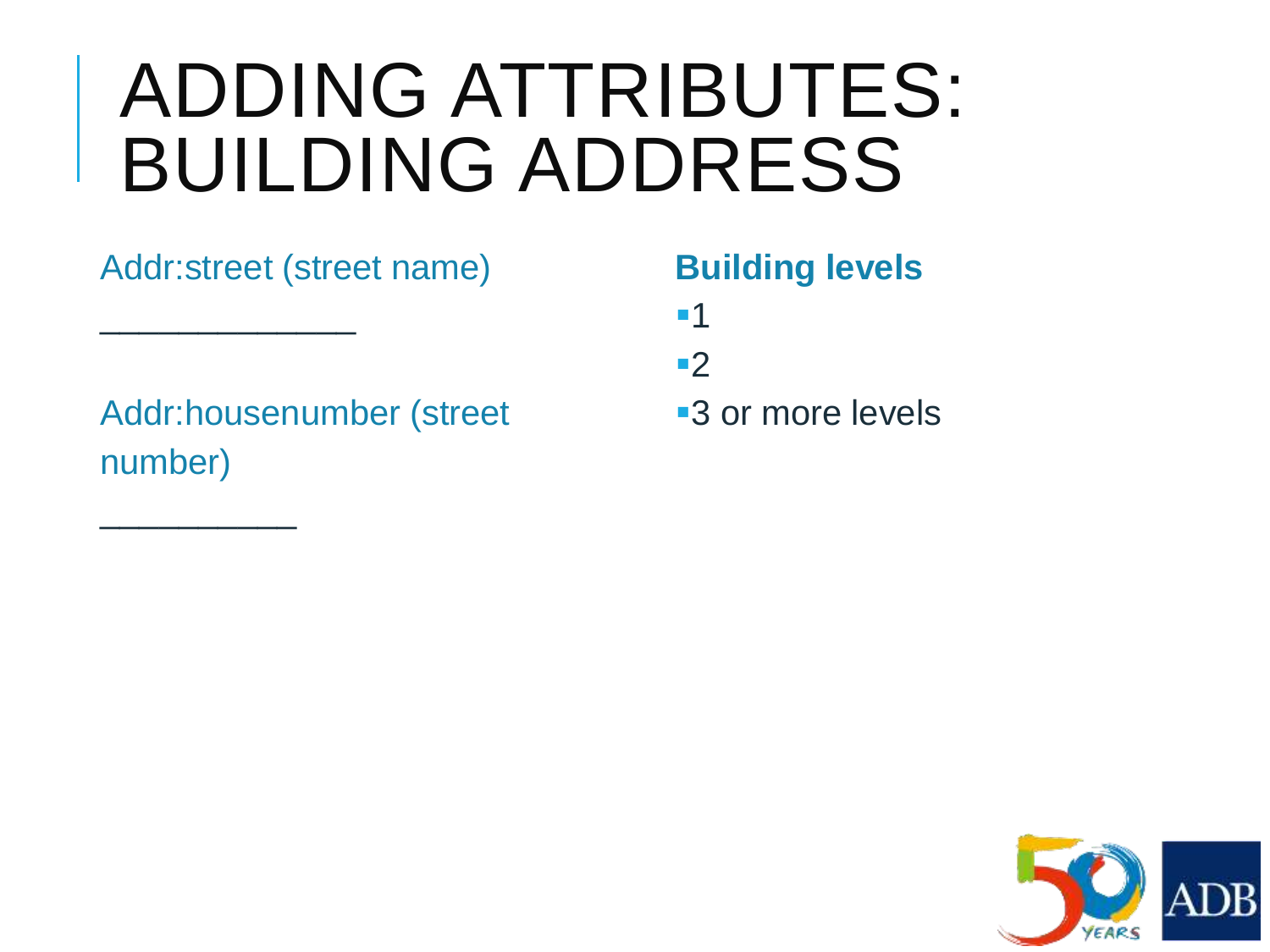# MAPPING LINES

#### **IF you are working with Lines and Points:**

#### **Lines**

#### **Path**

Foot or cycle path, road, highway, powerline, river, stream, canal, bridge (evacuation route?)

#### **Points**

#### **Type**

Power pole, communications, drainage



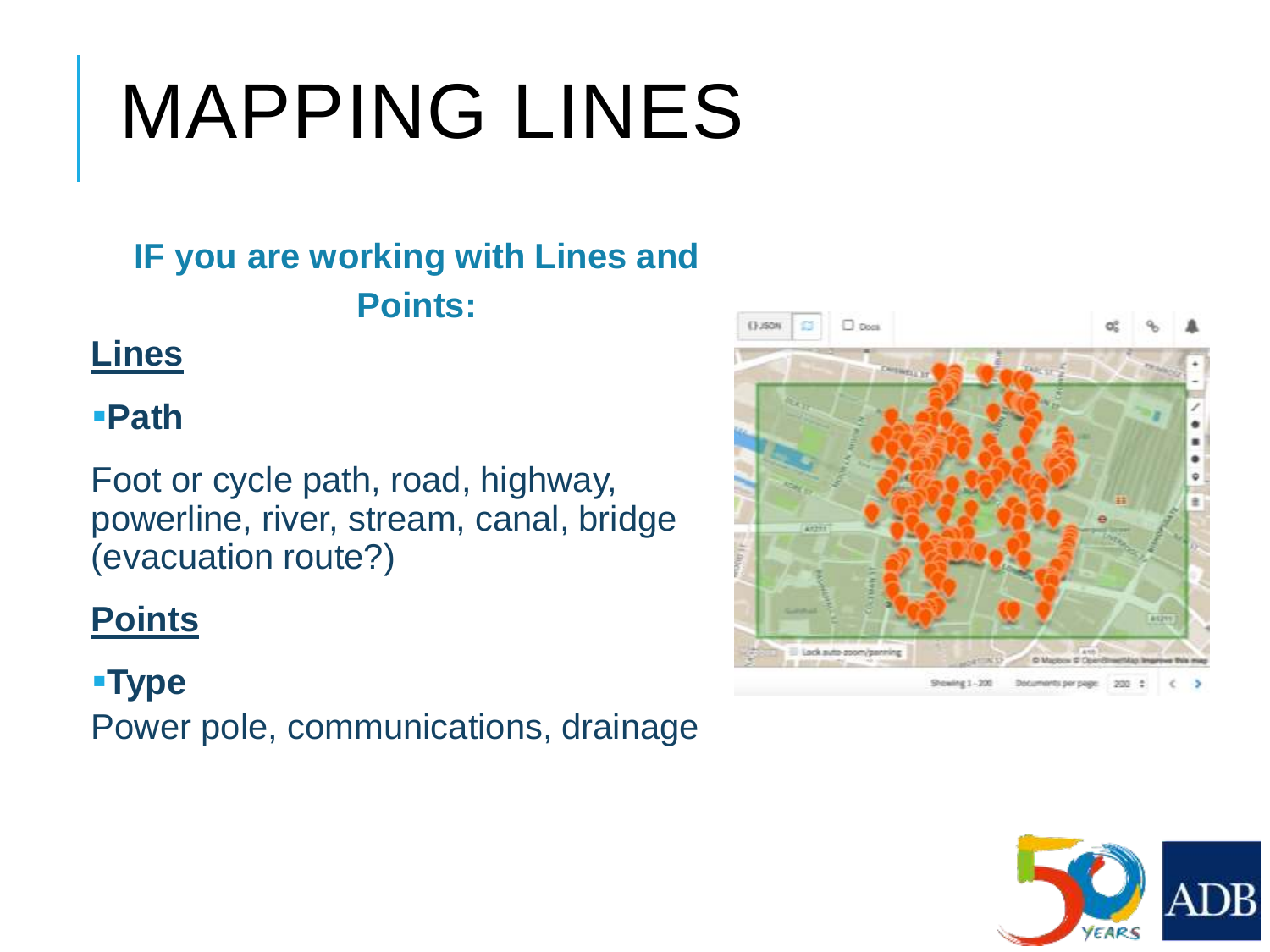# KEYS AND TAGS

It is important that the attributes you select for your field validation follow OSM **key and tag** conventions.

**Tags are presented as 'key':value**



**highway=residential** 

**highway=residential** 

This is a tag with a **key** of **highway** and a **value** of **residential** which should be used in a way to indicate a road along which people live.

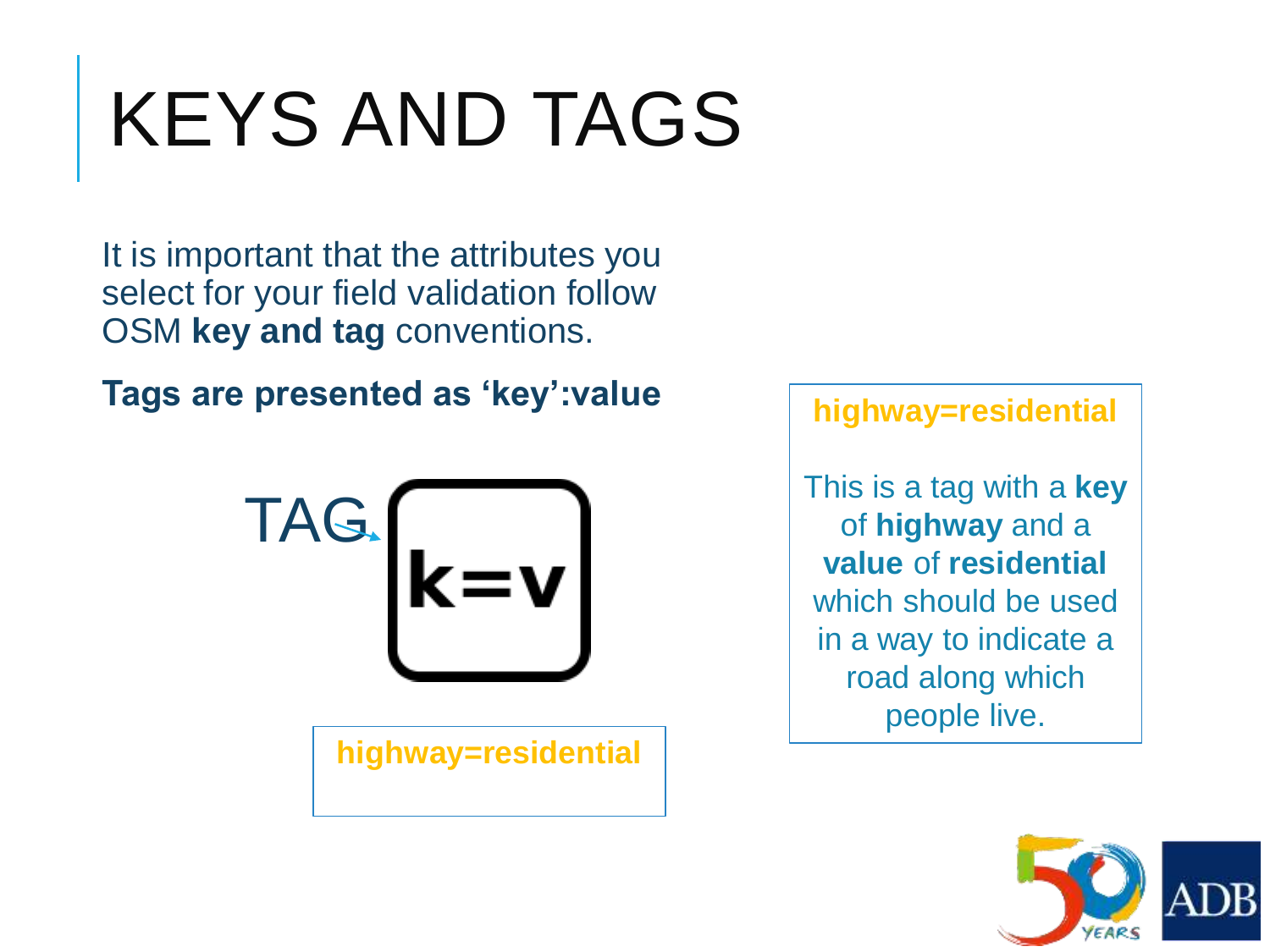# ADDING TAGS

#### $\Psi$  All tags (2)

| building        | house | m | i |
|-----------------|-------|---|---|
| building:levels | 2     | m | i |
|                 |       | m | i |
|                 |       |   |   |

A **tag** consists of two items, a key and a value. They describe specific features of map elements, such as nodeds, ways or relations or changesets.

#### **http://wiki.openstreetmap.or g/wiki/Tags**

Add tags to help record the highest amount of information possible.

| <b>barrier</b> | fence |  |
|----------------|-------|--|
| fence_type     | metal |  |
| height         | 2.5   |  |

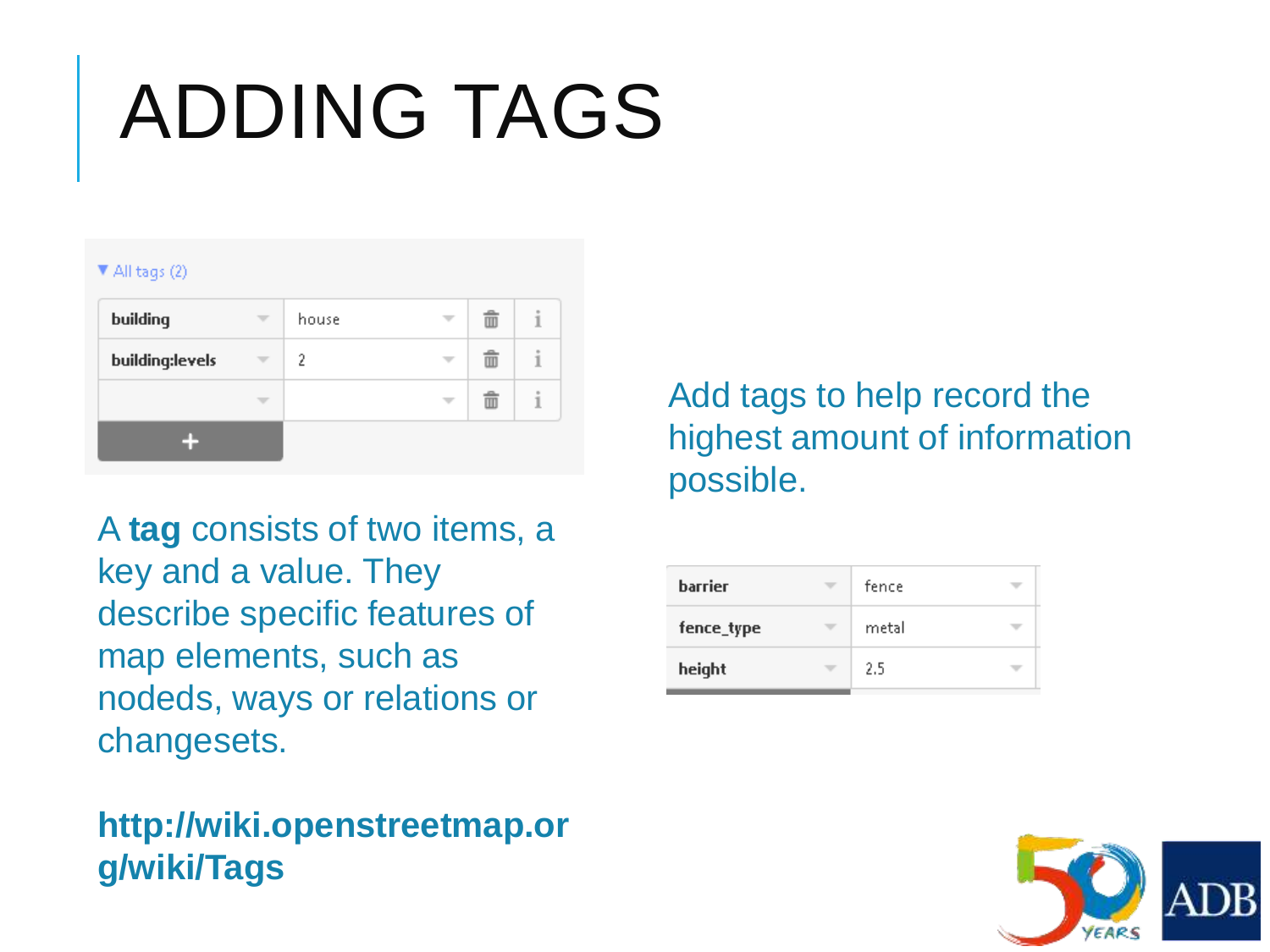### AN EXAMPLE FROM BANGLADESH FIELD MAPPING ACTIVITY The list below is the **keys** that were selected for attribute selection

| list name                 | name                               | label                                   |
|---------------------------|------------------------------------|-----------------------------------------|
| building_tags source      |                                    | Select if survey with BDRCS / Red Cross |
| building_tags building    |                                    | Building                                |
|                           | building_tags building: material   | <b>Building Material</b>                |
|                           | building_tags building:condition   | <b>Building Condition</b>               |
|                           | building_tags building:levels      | Number of Floors                        |
|                           | building_tags addr:housenumber     | Holding Number                          |
| building_tags addr:street |                                    | <b>Street Name</b>                      |
| building_tags name        |                                    | <b>Building Name</b>                    |
|                           | building_tags building:soft_storey | Soft Story                              |
| building_tags amenity     |                                    | Type of Establishment (Amenity)         |
| building tags office      |                                    | Type of Office                          |
| building_tags religion    |                                    | Type of Religion                        |

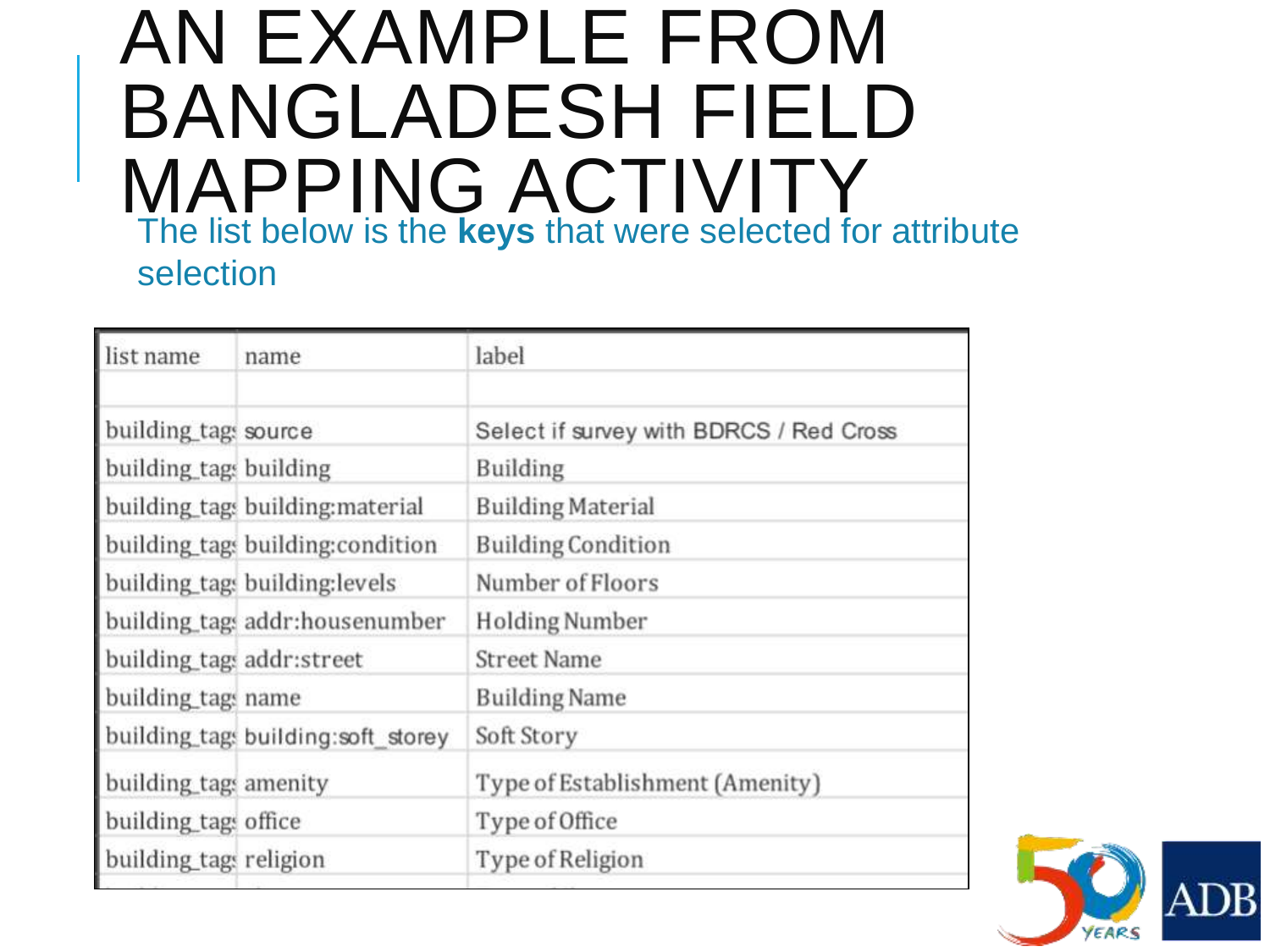### AN EXAMPLE FROM BANGLADESH FIELD MAPPING ACTIVITY<br>The list below are the values for the **key: amenity** that were selected for attribute collection

| amenity | place_of_worship | Mosque / Church / Temple                          |
|---------|------------------|---------------------------------------------------|
| amenity | café             | Cafe / Tea Stall                                  |
| amenity | restaurant       | Restaurant                                        |
| amenity | fast food        | <b>Fast Food</b>                                  |
| amenity | bank             | Bank                                              |
| amenity | office           | Office                                            |
| amenity | hospital         | Hospital                                          |
| amenity | clinic           | Clinic / Consultation Chamber / Diagnostic Center |
| amenity | internet cafe    | Internet Café                                     |
| amenity | pharmacy         | Pharmacy                                          |
| amenity | police           | <b>Police Station</b>                             |
| amenity | fire_station     | <b>Fire Station</b>                               |
| amenity | school           | School / Madrasa                                  |

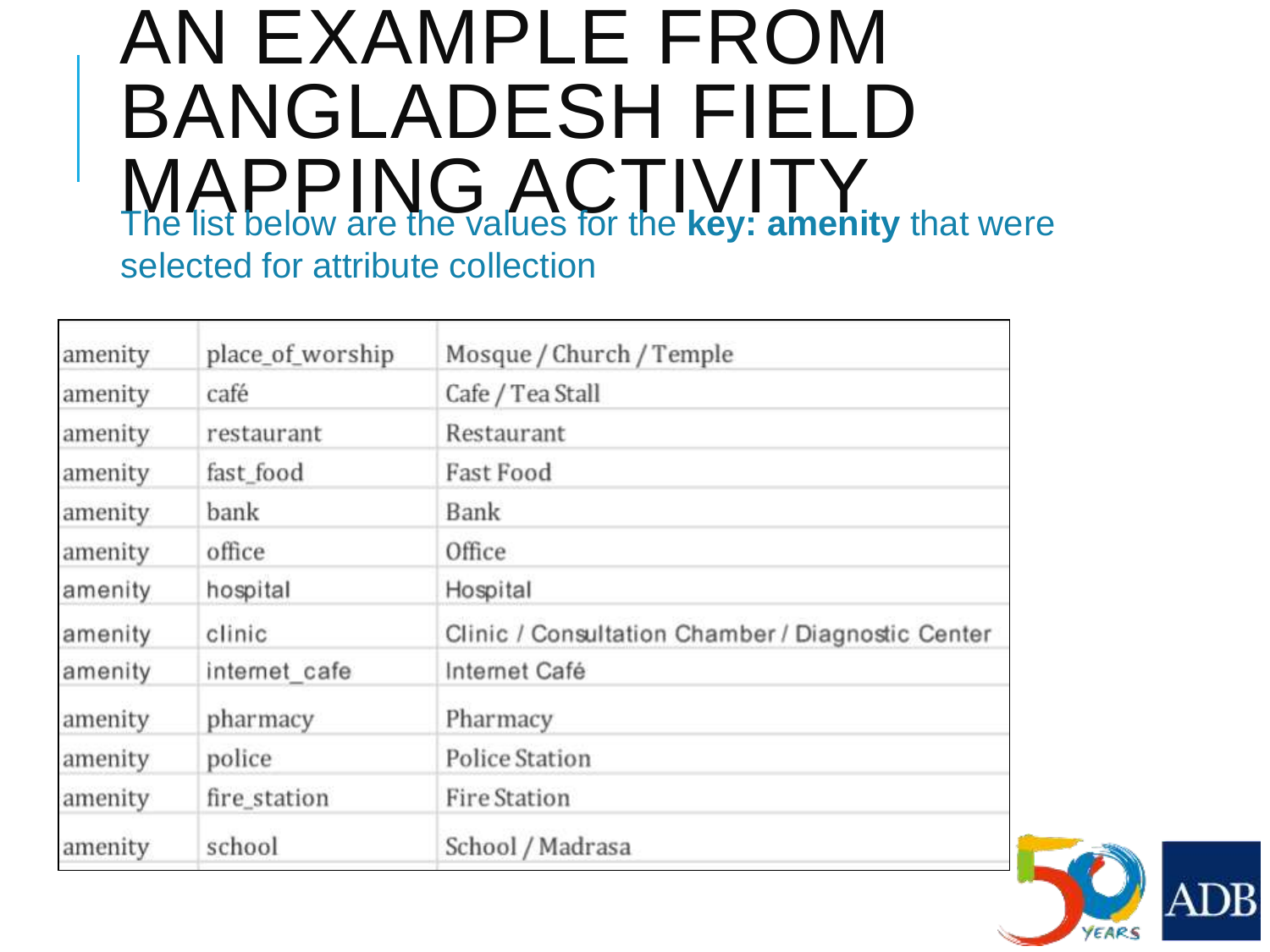### AN EXAMPLE FROM BANGLADESH FIELD MAPPING ACTIVITY The list below are the values for the **key: building:material** that were selected for attribute collection

| building: material | concrete | Concrete      |
|--------------------|----------|---------------|
| building:material  | brick    | <b>Brick</b>  |
| building:material  | stone    | <b>Stone</b>  |
| building: material | tin      | Tin           |
| building:material  | bamboo   | <b>Bamboo</b> |
| building: material | wood     | Wood          |
| building:material  | metal    | Metal         |
| building:material  | plastic  | Plastic       |
|                    |          |               |

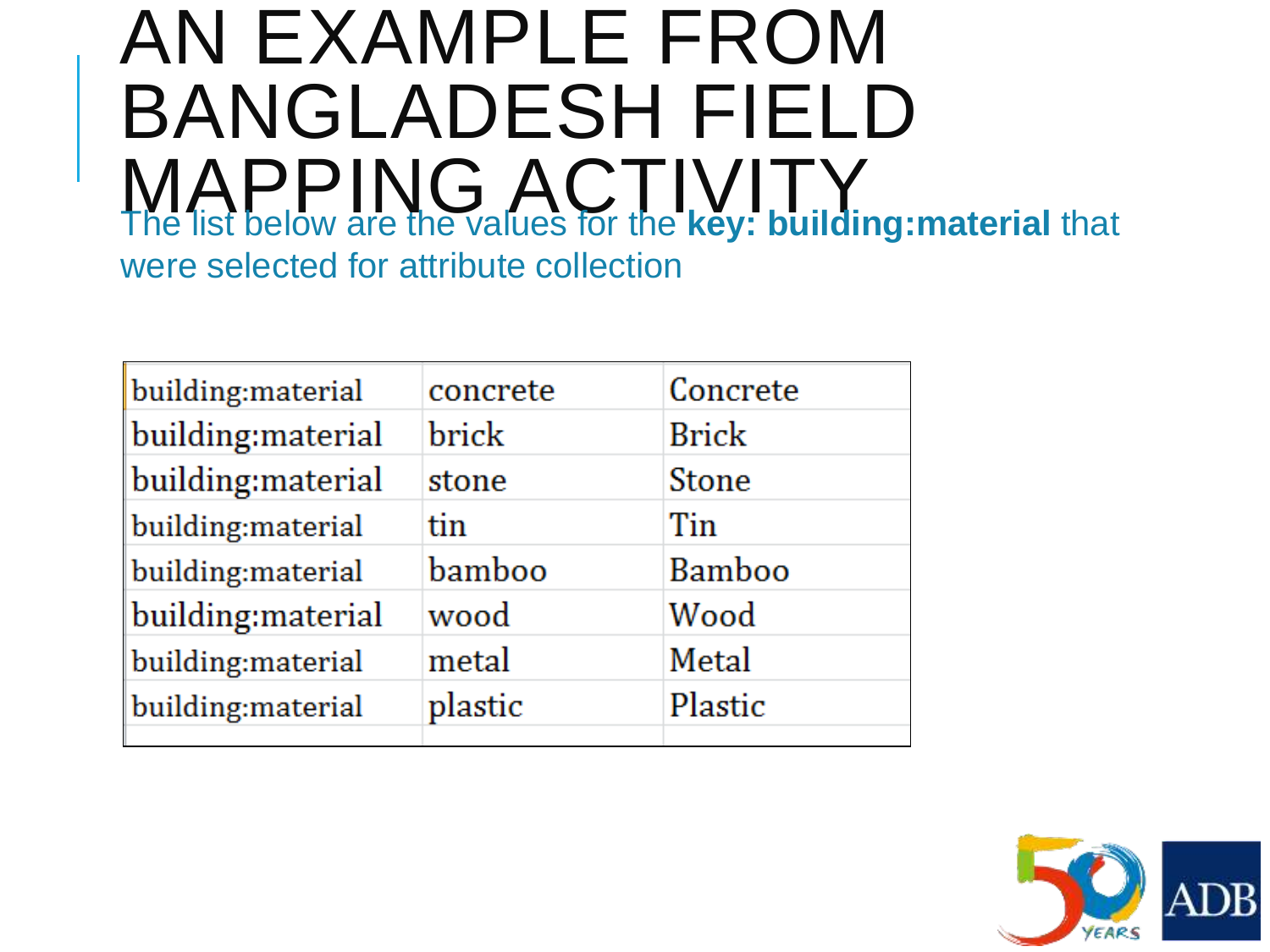### DESIGN FIELD VALIDATION WORKSHOP SURVEY **Workshop Objective**:

Work to draft a list of Tags and Values that you want to collect to create your exposure database. Align the list you have created with the OSM convention for Tags and Values

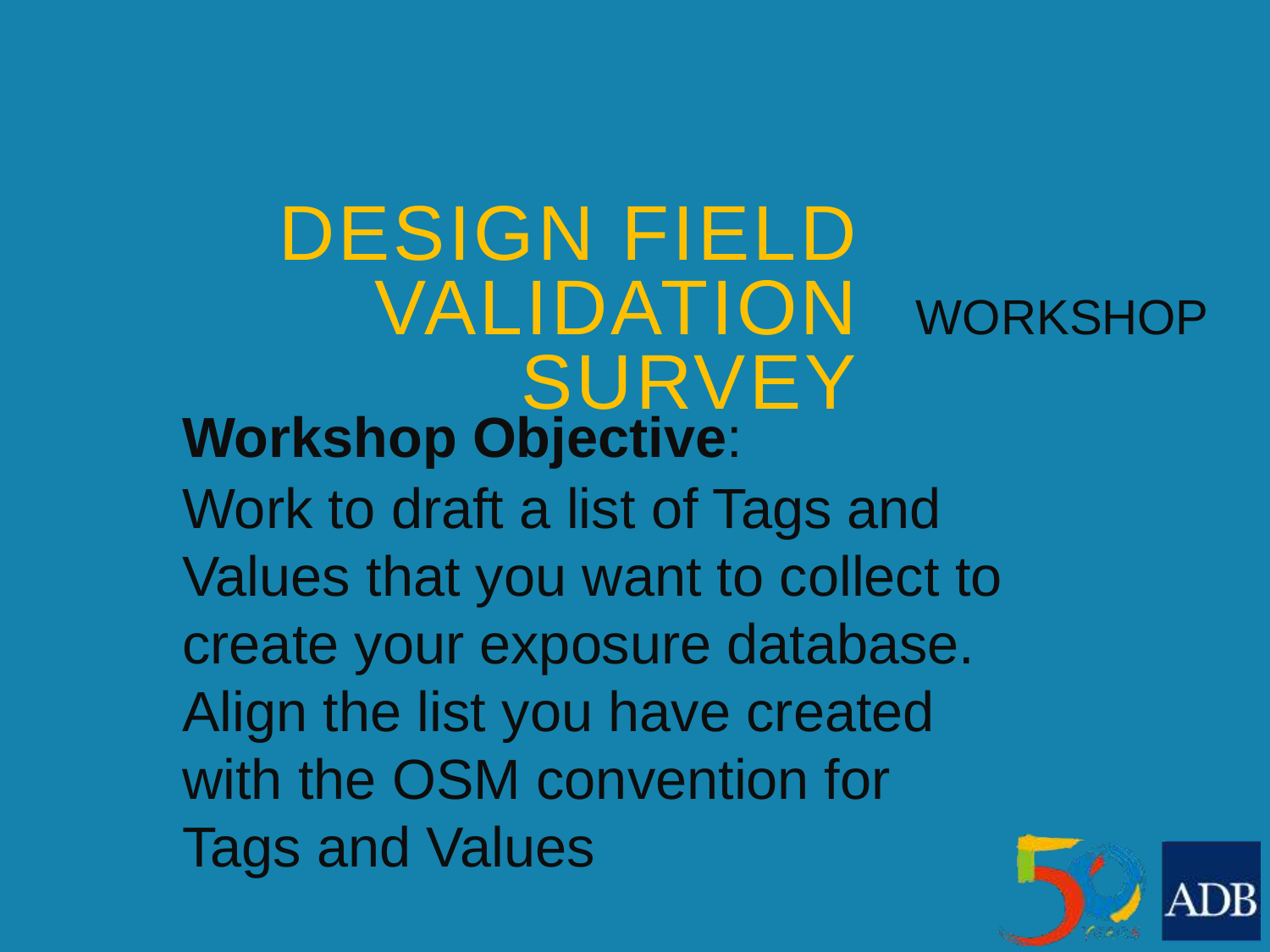### APPLICATION [\*\*DESIGN YOUR POWERPOINT DEPENDING ON THE MOBILE APPLICATION CHOSEN\*\*]

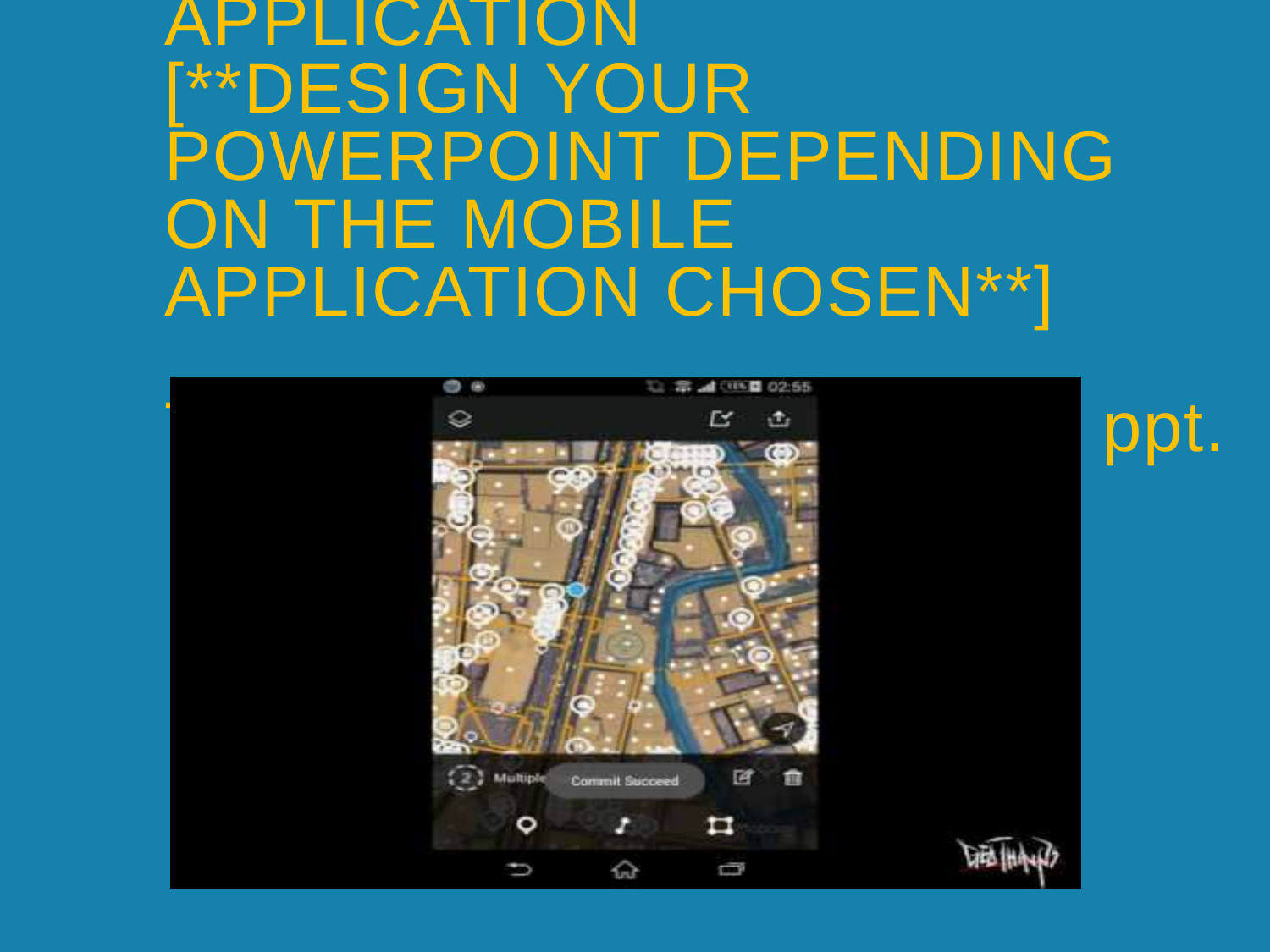## ADDING ATTRIBUTES – EXERCISE



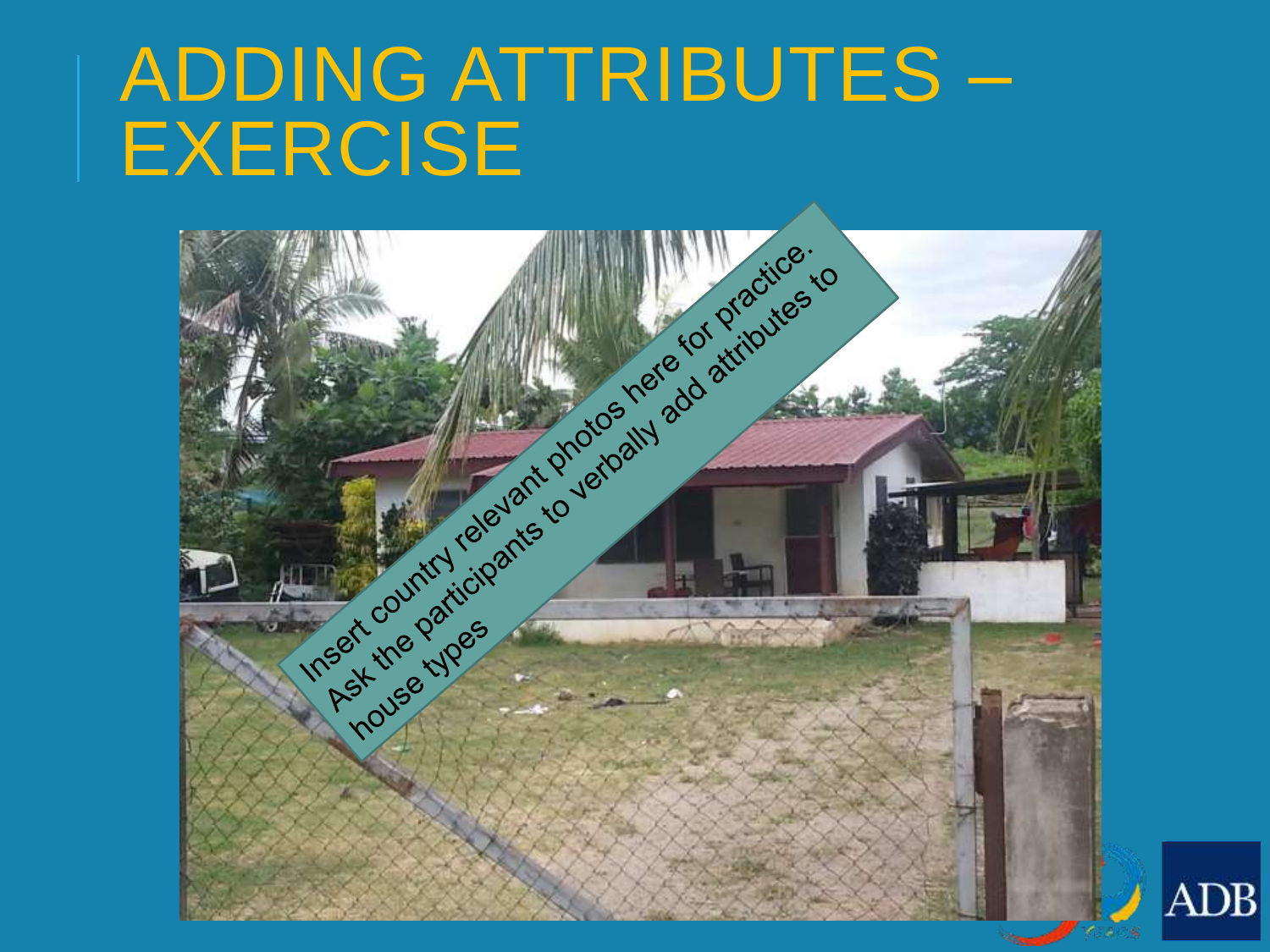#### ADDING ATTRIBUTES- FIELD VALIDATION USING GEOMAPTOOL

|                            |                    | <b>DONE</b>            |
|----------------------------|--------------------|------------------------|
|                            | No Preset          | G                      |
| $^\circledR$               | name               | Geoinformatics Center  |
| $\circledast$              | office             | research               |
| $\circledast$              | addr:postcode      | 12120                  |
| $\circledast$              | building           | yes                    |
| $\circledast$              | level              | $2^{\circ}$            |
| $\circledast$              | addr:street        | km 42, Paholyothin Hir |
| $\circledast$              | evacuation         | no                     |
| $\left( \mathbf{x}\right)$ | building:condition | Not Damaged            |

As you are walking along select the building or house on the map. You can check the information already available and add more to this.

> If there are already attributes they will be displayed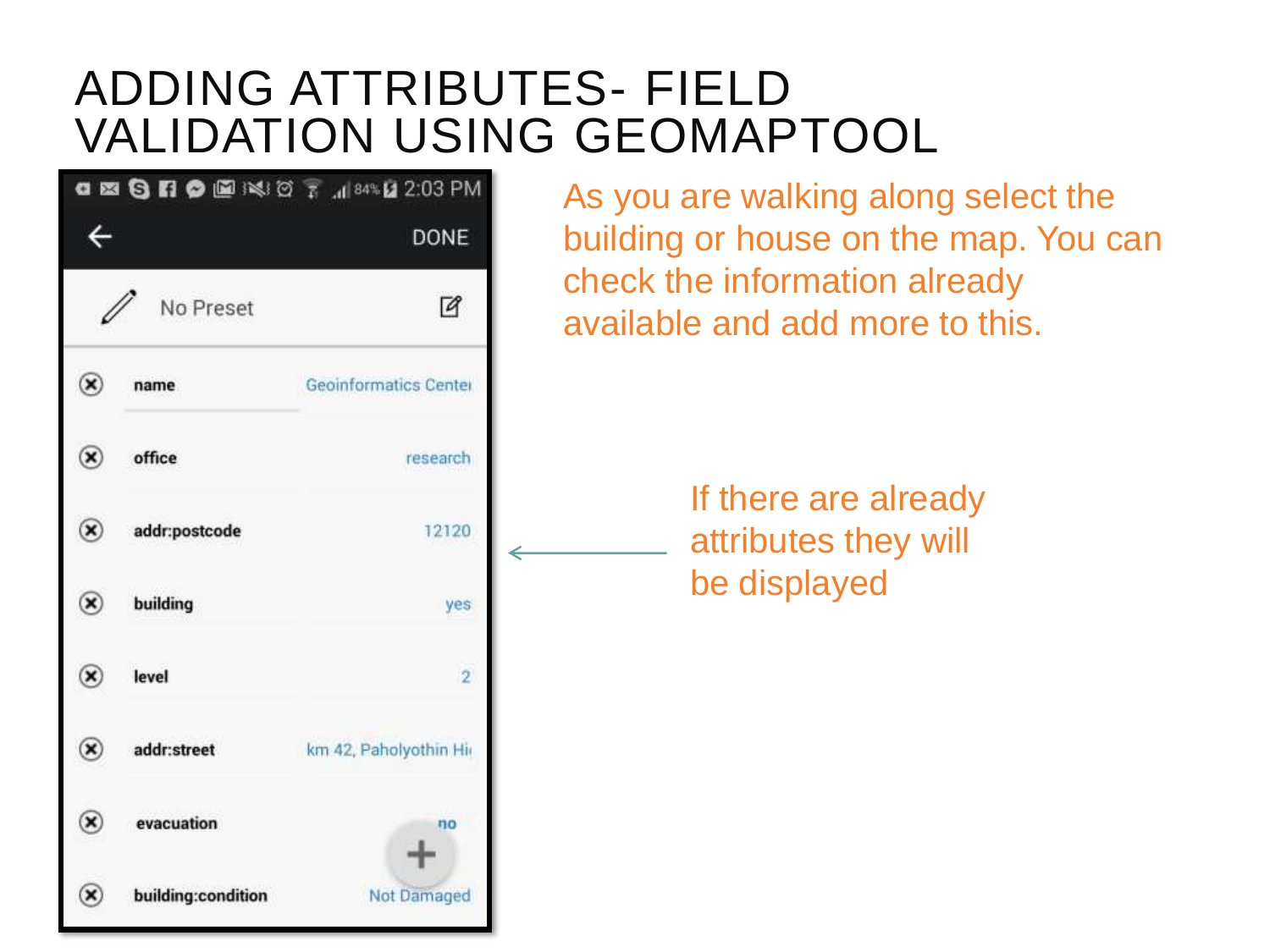#### ADDING ATTRIBUTES- FIELD VALIDATION USING GEOMAPTOOL

|                | Q E G F O Q IXI Ø 7 .1184% Ø 2:04 PM |
|----------------|--------------------------------------|
|                | <b>DONE</b>                          |
| 會              | Buildings - commercial               |
|                | Buildings - industrial               |
| $\blacksquare$ | Buildings - public                   |
| 备              | Buildings - residential              |
| 音.             | Buildings - infrastructure           |
|                | $\frac{2\pi}{10}$ Landuse            |
|                | No Preset                            |
|                |                                      |

If object selected is a polygon the following dropdown will appear – select the appropriate type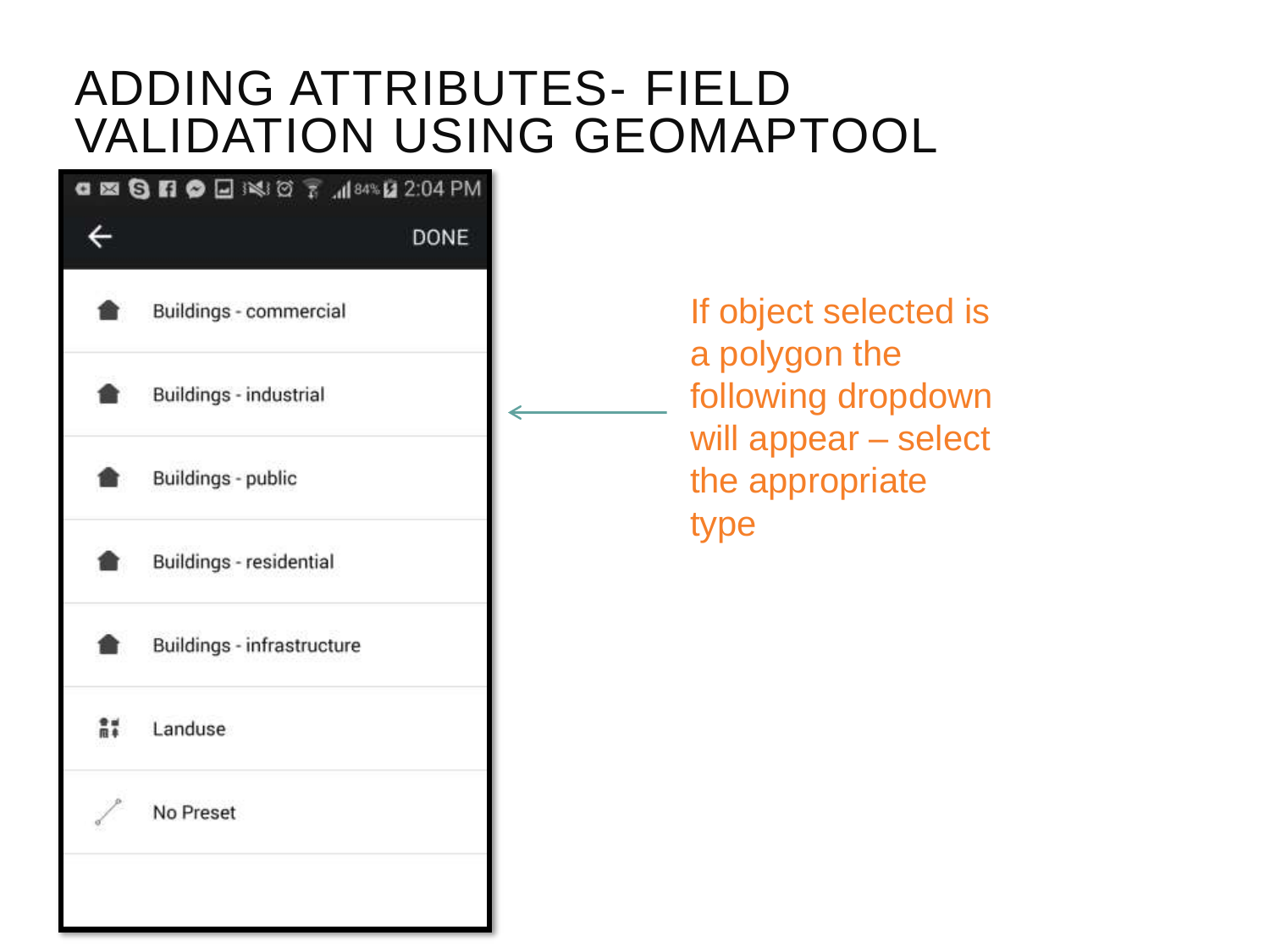#### ADDING ATTRIBUTES- FIELD VALIDATION USING GEOMAPTOOL

| $\leftarrow$  |                    | <b>DONE</b>             |  |
|---------------|--------------------|-------------------------|--|
| $^\circledR$  | name               | empty.                  |  |
| $\circledast$ | building:levels    | not selected            |  |
| $\circledast$ | building           | infrastructure          |  |
| $\bf{z}$      | note               | Different Plants are gr |  |
| $^\circledR$  | building:material  | not selected            |  |
| $\circledast$ | plinthlevel:height | not selected            |  |
| $\circledast$ | building:type      | not selected            |  |
| $\bf x)$      | basement           | not selected            |  |
| $\mathbf{x}$  | landscape          | not selected            |  |

Continue adding the follow **Contract Contract** information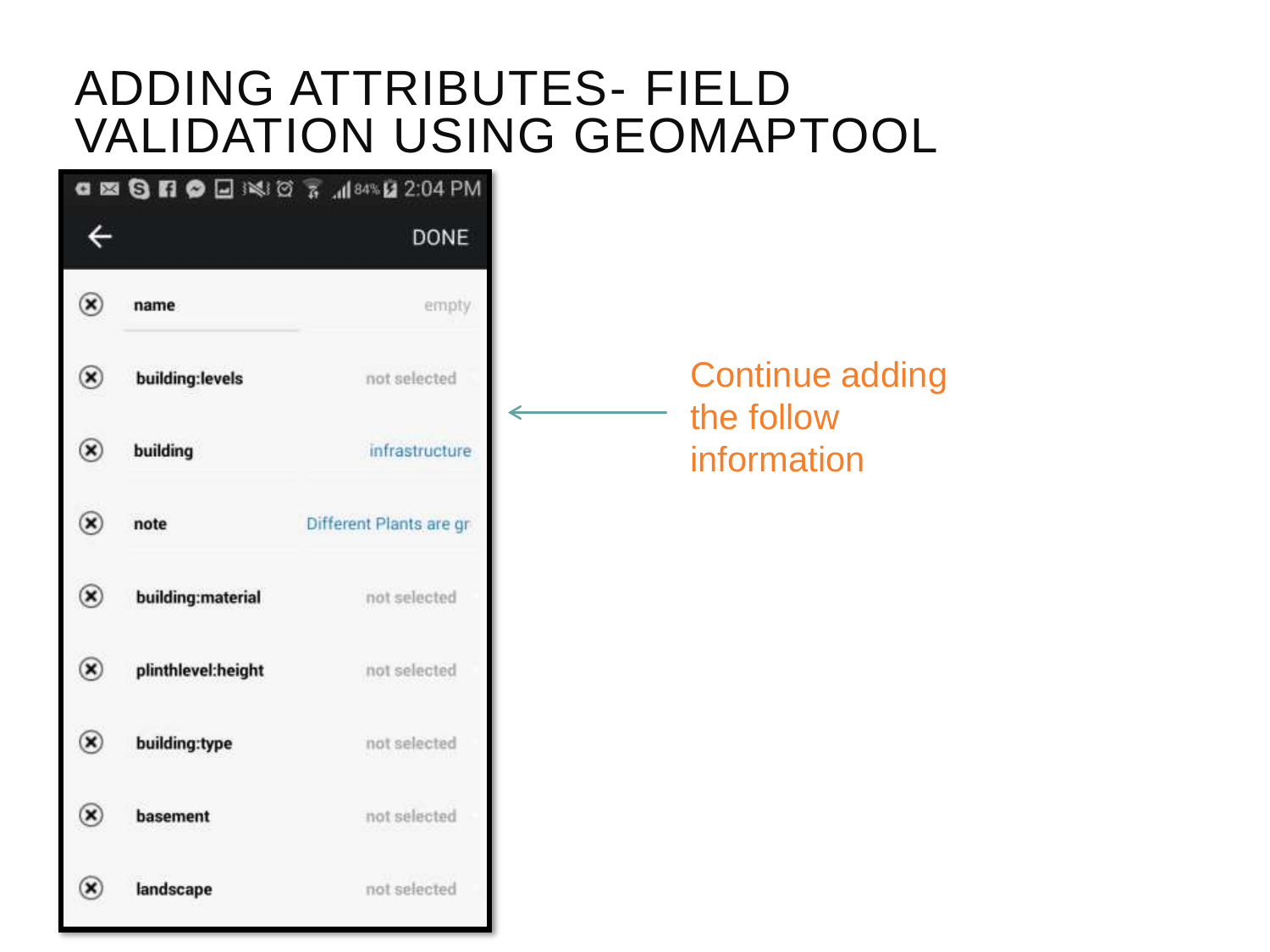#### ADDING ATTRIBUTES- FIELD VALIDATION USING GEOMAPTOOL EXAMPLE 1

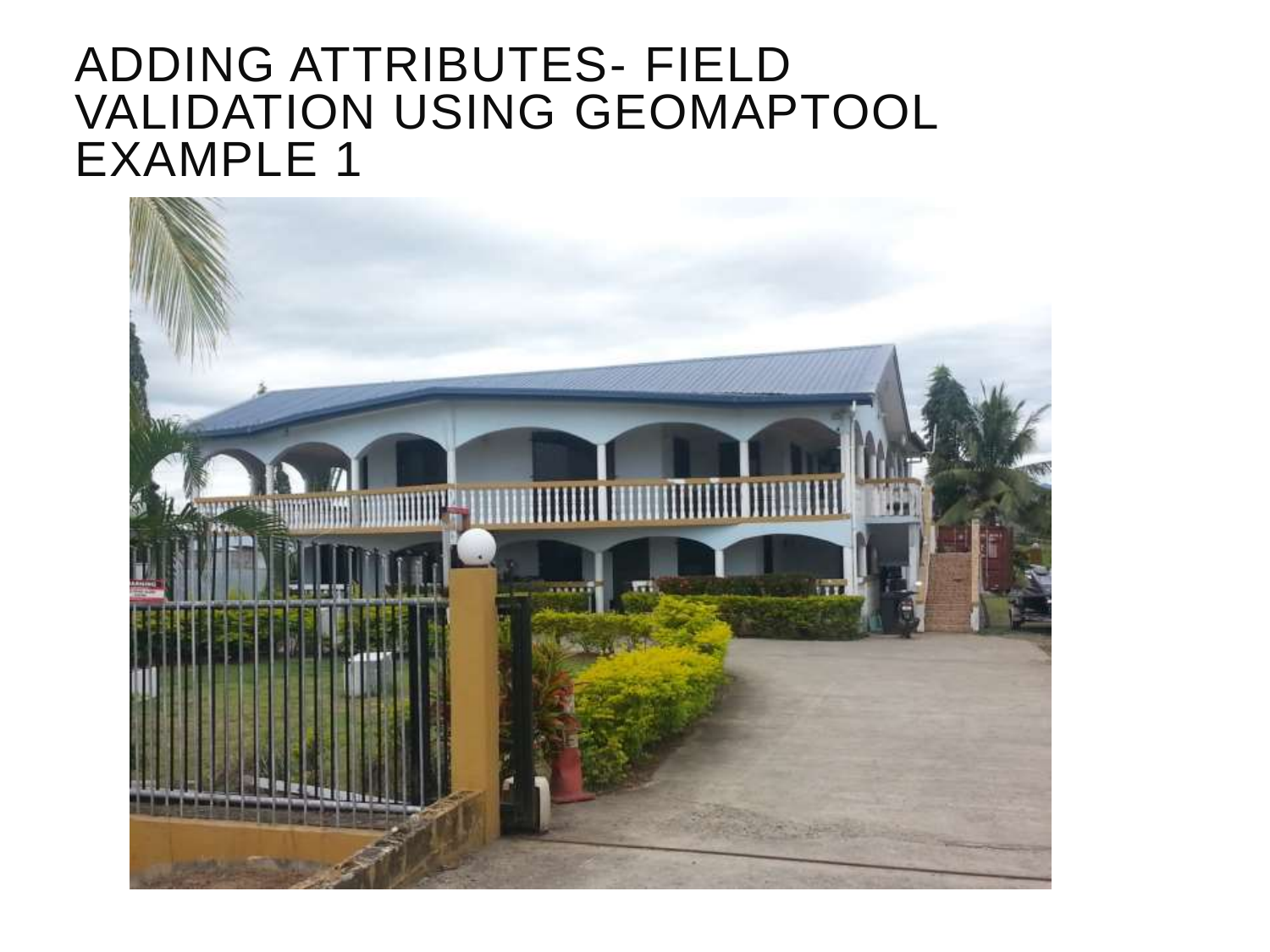#### ADDING ATTRIBUTES- FIELD VALIDATION USING GEOMAPTOOL EXAMPLE 2

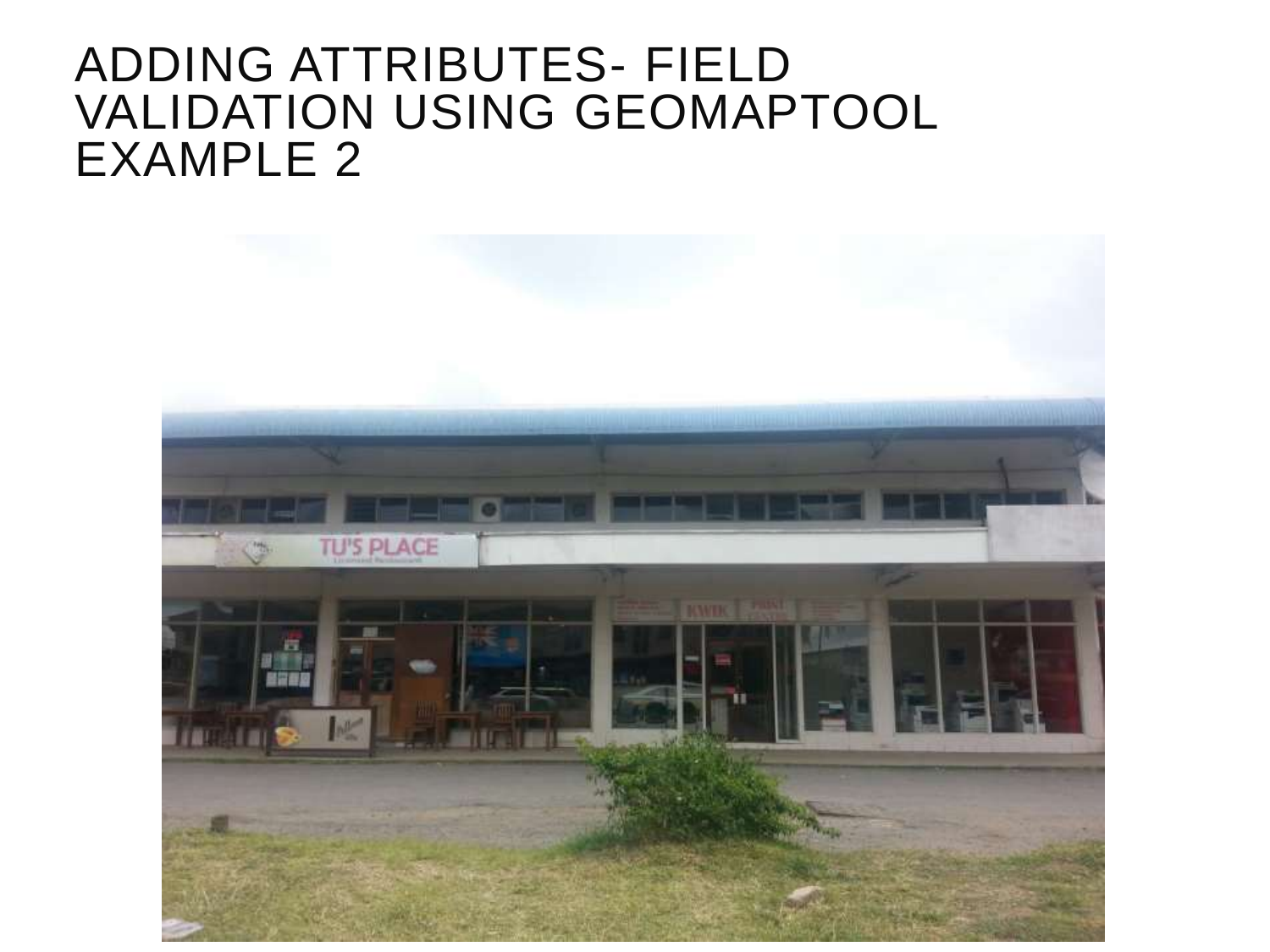# IN THE FIELD

**Good practices for general mapping**:

- Ensure there is OSM data created by desktop mapping
- Ensure mobile phone is fully charged
- **Have a mapping plan**
- **Good practices for mapping residential buildings:**
- Respect home owner's/tenant's privacy
- Do NOT put the name of tenants in the "name" attribute
- **-If possible where an identifier clothing that indicates you** are a volunteer working on a mapping project for community resilience



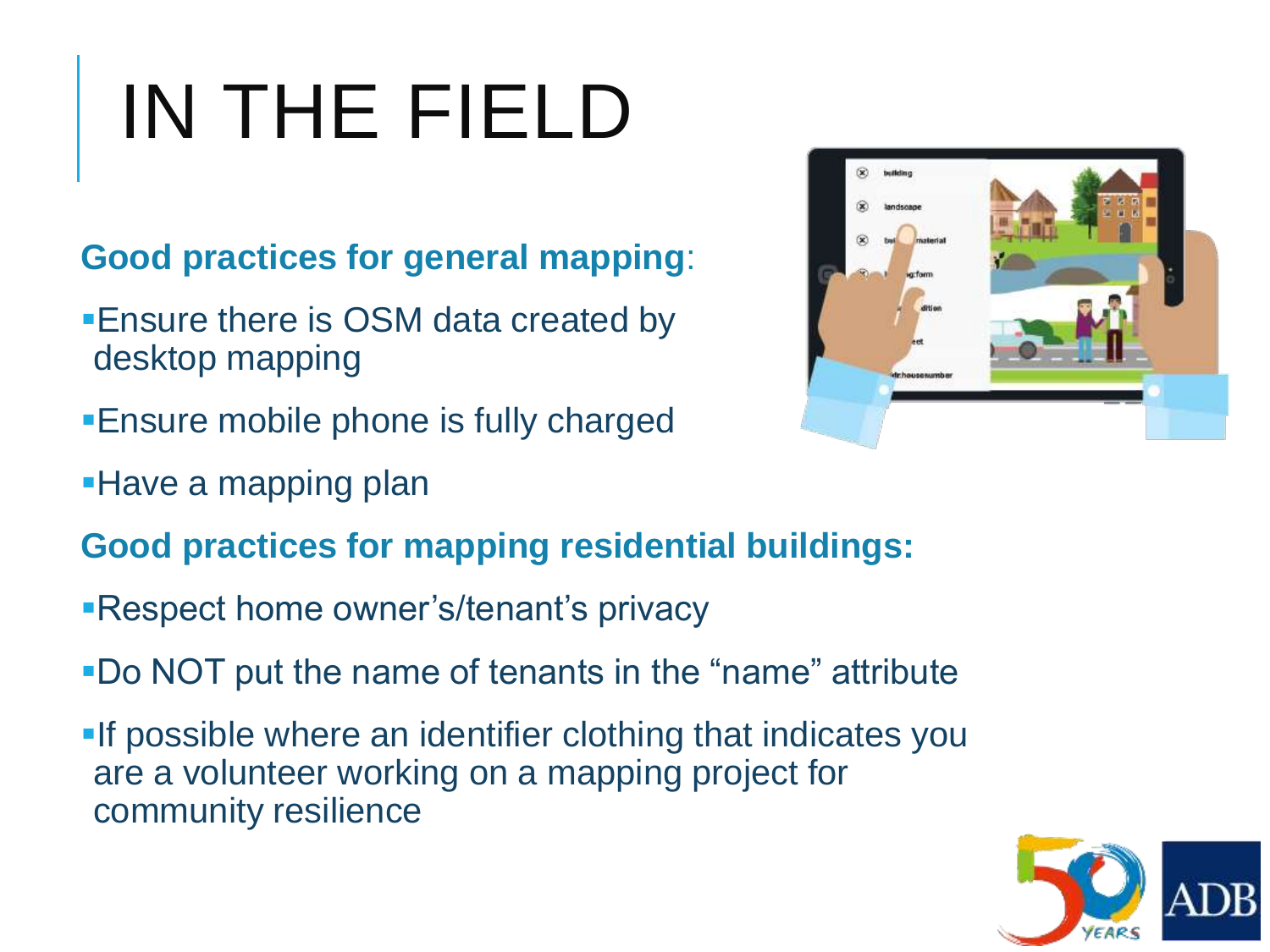# IN THE FIELD

#### **Good practices for mapping commercial buildings**:

- Many stores can exist in one commercial building to map this properly following the below steps (see example below).
- Record the attributes of the building
- Add points on top of the building to indicate the name of the store in the commercial building



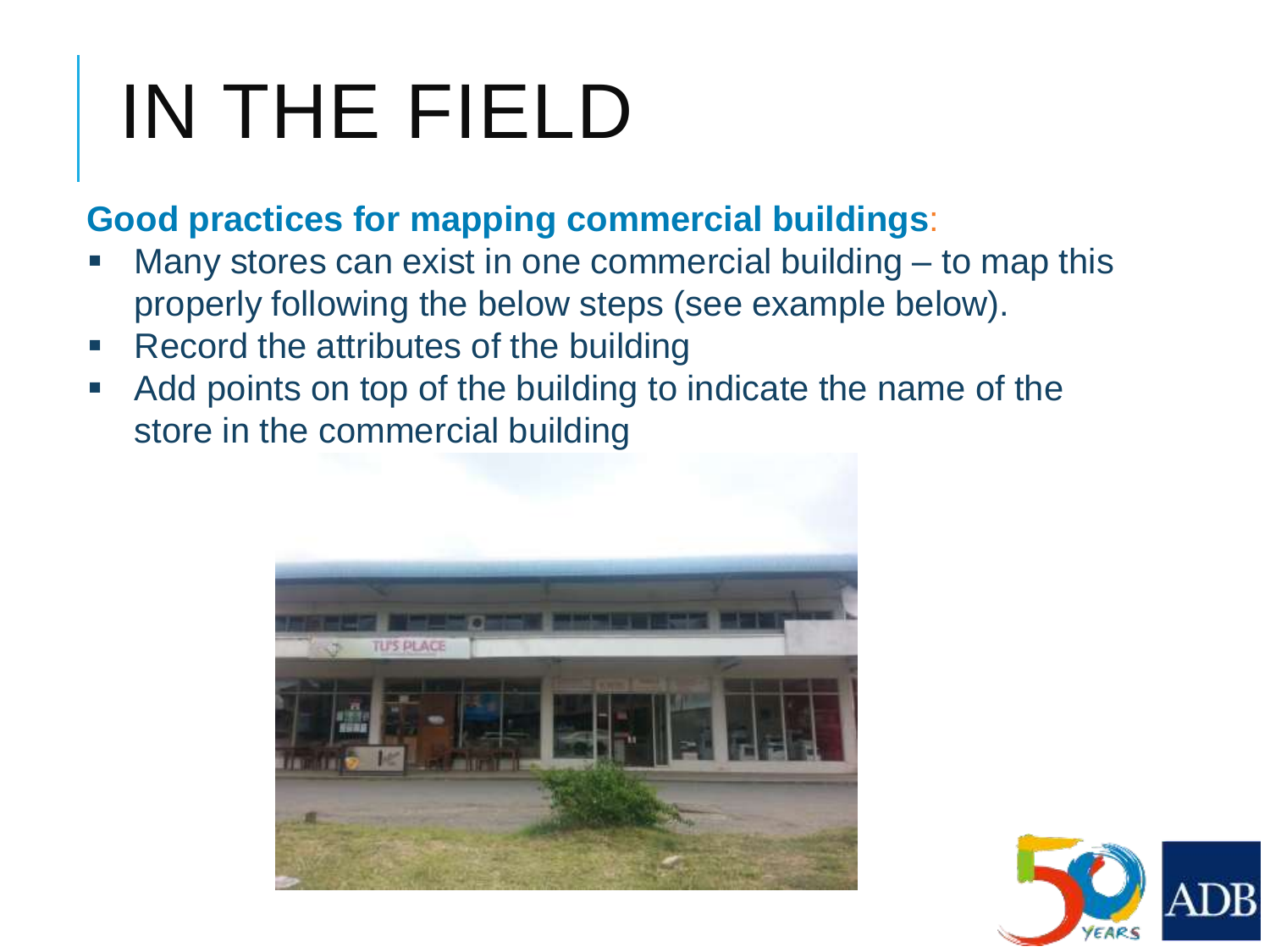# CHECK YOUR UPLOADS - GEOMAPTOOL

• **Open OSM and search the AOI. Click on '***history***'. View and ensure your data uploaded to OSM**

• **Select the hahtag (ex. #423678) to see your object specific updates** 



internet, accessment to when (manually reviewed the site is thrown a cost of development with a subject to